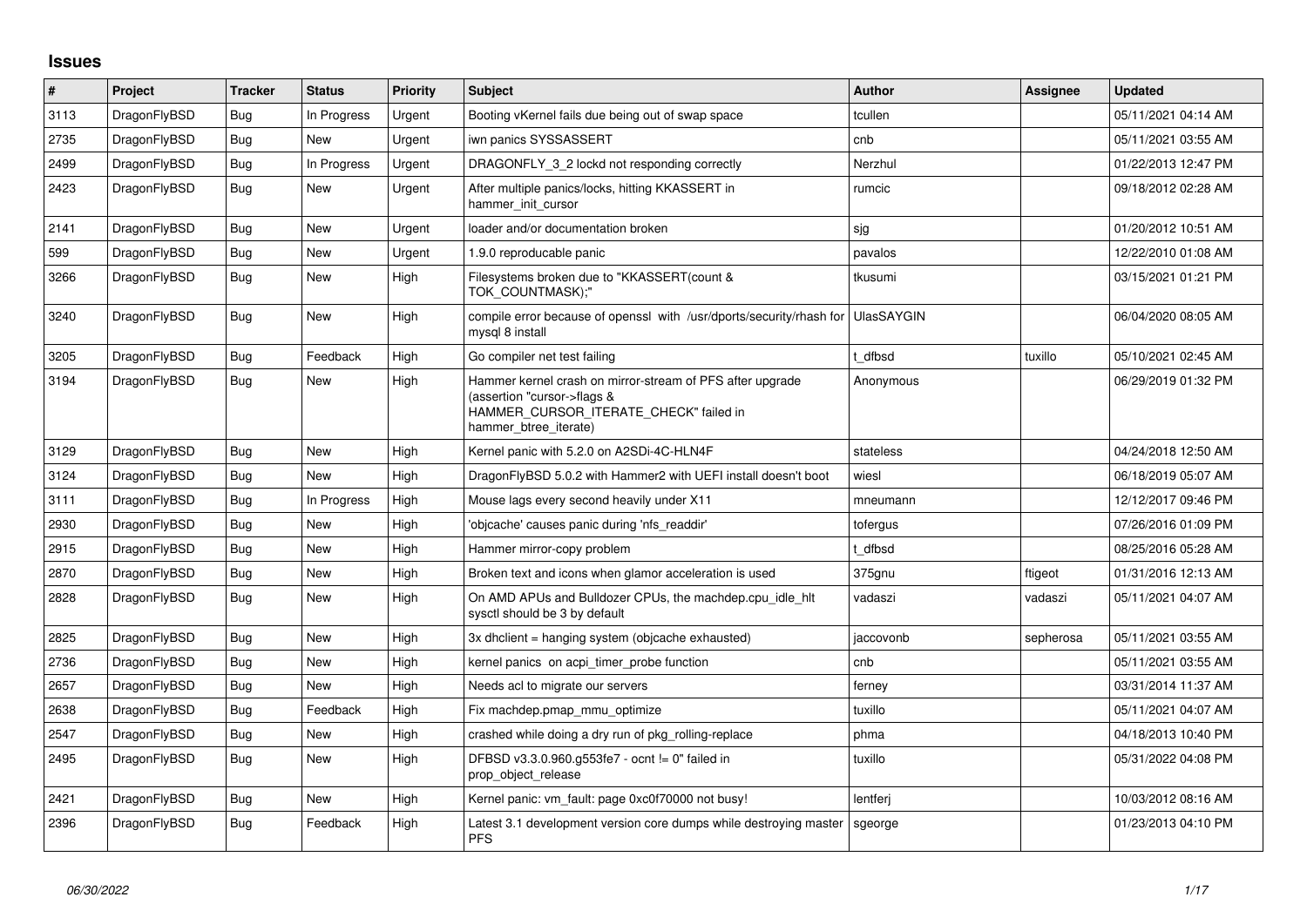| $\vert$ # | Project      | <b>Tracker</b> | <b>Status</b> | <b>Priority</b> | <b>Subject</b>                                                                                            | <b>Author</b>     | Assignee | <b>Updated</b>      |
|-----------|--------------|----------------|---------------|-----------------|-----------------------------------------------------------------------------------------------------------|-------------------|----------|---------------------|
| 2347      | DragonFlyBSD | <b>Bug</b>     | Feedback      | High            | Hammer PFSes destroy does not give back full space allocated to<br><b>PFS</b>                             | sgeorge           |          | 07/19/2012 01:11 AM |
| 2296      | DragonFlyBSD | Bug            | In Progress   | High            | panic: assertion "m->wire_count > 0" failed                                                               | thomas.nikolajsen |          | 08/30/2012 06:09 AM |
| 2140      | DragonFlyBSD | Bug            | New           | High            | hammer_io_delallocate panic with 'duplicate entry' message                                                | ttw               |          | 10/07/2011 12:22 PM |
| 2117      | DragonFlyBSD | Bug            | New           | High            | ACPI and/or bce(4) problem with 2.11.0.673.g0d557 on HP DL380<br>G6                                       | pauska            |          | 08/22/2011 10:15 AM |
| 2071      | DragonFlyBSD | <b>Bug</b>     | New           | High            | Panic on assertion: (int)(flg->seq - seq) > 0 in hammer flusher flush<br>after inode error                | vsrinivas         |          | 06/12/2011 07:59 AM |
| 1920      | DragonFlyBSD | <b>Bug</b>     | <b>New</b>    | High            | system hangs                                                                                              | zhtw              |          | 11/22/2010 08:59 AM |
| 1831      | DragonFlyBSD | Bug            | Feedback      | High            | HAMMER "malloc limit exceeded" panic                                                                      | eocallaghan       | dillon   | 06/04/2022 04:38 AM |
| 1198      | DragonFlyBSD | <b>Bug</b>     | <b>New</b>    | High            | DDB loops panic in db_read_bytes                                                                          | corecode          | tuxillo  | 05/11/2021 03:51 AM |
| 1185      | DragonFlyBSD | <b>Bug</b>     | <b>New</b>    | High            | need a tool to merge changes into /etc                                                                    | wa1ter            |          | 02/18/2014 06:02 AM |
| 884       | DragonFlyBSD | <b>Bug</b>     | In Progress   | High            | Performance/memory problems under filesystem IO load                                                      | hasso             |          | 05/11/2021 03:50 AM |
| 3319      | DragonFlyBSD | <b>Bug</b>     | <b>New</b>    | Normal          | setproctitle() calls can change effect of later setproctitle() calls                                      | tonyc             |          | 06/29/2022 06:10 PM |
| 3318      | DragonFlyBSD | <b>Bug</b>     | In Progress   | Normal          | Segmenation fault when a process resumed with checkpt exits                                               | zabolekar         | tuxillo  | 06/18/2022 08:24 AM |
| 3317      | DragonFlyBSD | Bug            | In Progress   | Normal          | Network vtnet0 not working on Hetzner cloud                                                               | mneumann          |          | 06/18/2022 03:55 AM |
| 3316      | DragonFlyBSD | Bug            | <b>New</b>    | Normal          | hammer2 dirent create() allows creating >1 dirents with the same<br>name                                  | tkusumi           |          | 06/05/2022 12:35 PM |
| 3314      | DragonFlyBSD | <b>Bug</b>     | <b>New</b>    | Normal          | Bring virtio console(4) from FreeBSD                                                                      | tuxillo           | tuxillo  | 05/29/2022 08:24 AM |
| 3313      | DragonFlyBSD | Bug            | New           | Normal          | Can't boot from my live USB at all. The kernel loading process<br>hangs.                                  | rempas            |          | 06/03/2022 12:16 AM |
| 3312      | DragonFlyBSD | Submit         | New           | Normal          | hammer2: redundant chain modify after chain creation                                                      | tkusumi           |          | 05/15/2022 01:35 PM |
| 3310      | DragonFlyBSD | <b>Bug</b>     | In Progress   | Normal          | NVMM+QEMU fail to boot with UEFI: Mem Assist Failed<br>[gpa=0xfffffff0]                                   | liweitianux       |          | 01/11/2022 03:22 PM |
| 3302      | DragonFlyBSD | <b>Bug</b>     | New           | Normal          | Will not boot on System76 Lemur Pro (lemp10)                                                              | piecuch           |          | 11/03/2021 10:21 AM |
| 3301      | DragonFlyBSD | <b>Bug</b>     | <b>New</b>    | Normal          | Gkrellm from the packages is not showing logged in users in main<br>window, logged in users always $== 0$ | adrian            |          | 01/08/2022 04:24 AM |
| 3300      | DragonFlyBSD | <b>Bug</b>     | New           | Normal          | Running Xvnc from TigerVNC package through the INETD daemon<br>in TCP WAIT mode fails hard                | adrian            |          | 01/08/2022 04:25 AM |
| 3299      | DragonFlyBSD | Bug            | In Progress   | Normal          | DragonFlyBSD reports utterly wrong uptime (most of the time, right<br>after booting in)                   | adrian            |          | 11/11/2021 01:43 PM |
| 3298      | DragonFlyBSD | Bug            | <b>New</b>    | Normal          | Running "w" and having logged in via XDM through VNC, "w" prints<br>an extra error message                | piecuch           |          | 10/25/2021 09:16 AM |
| 3295      | DragonFlyBSD | Bug            | In Progress   | Normal          | Adapt devel/libvirt for nvmm                                                                              | tuxillo           | tuxillo  | 11/03/2021 04:56 PM |
| 3284      | DragonFlyBSD | <b>Bug</b>     | New           | Normal          | Wrong towlower() result for U+038A                                                                        | bhaible           |          | 07/10/2021 03:34 AM |
| 3283      | DragonFlyBSD | <b>Bug</b>     | New           | Normal          | mknodat() cannot create FIFOs                                                                             | bhaible           |          | 07/10/2021 03:34 AM |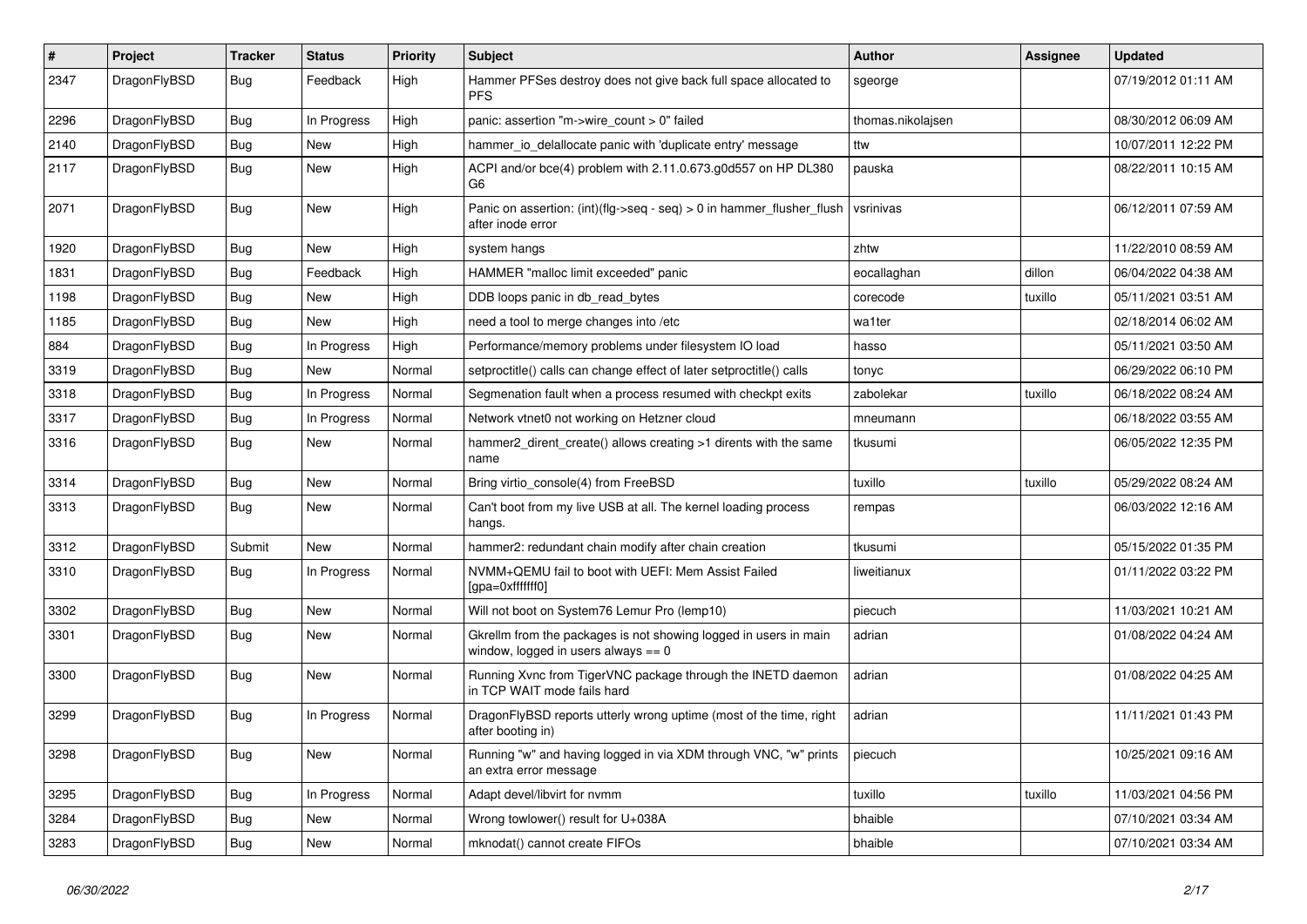| $\sharp$ | Project      | <b>Tracker</b> | <b>Status</b> | <b>Priority</b> | Subject                                                                                 | <b>Author</b>     | Assignee | <b>Updated</b>      |
|----------|--------------|----------------|---------------|-----------------|-----------------------------------------------------------------------------------------|-------------------|----------|---------------------|
| 3282     | DragonFlyBSD | <b>Bug</b>     | New           | Normal          | unexpected errno value from fopen()                                                     | bhaible           |          | 07/10/2021 03:34 AM |
| 3281     | DragonFlyBSD | <b>Bug</b>     | <b>New</b>    | Normal          | Crash after leaving unattended for a while                                              | bhaible           |          | 07/10/2021 03:32 AM |
| 3280     | DragonFlyBSD | <b>Bug</b>     | New           | Normal          | KMS console and i915(4) not working in 6.0                                              | cmusser           |          | 07/10/2021 03:35 AM |
| 3278     | DragonFlyBSD | <b>Bug</b>     | New           | Normal          | Second screen image is distorted                                                        | arcade@b1t.name   |          | 07/10/2021 03:36 AM |
| 3276     | DragonFlyBSD | Submit         | <b>New</b>    | Normal          | Add option controlling whether gpt expand expands the last partition<br>(needs testing) | falsifian         |          | 07/10/2021 03:35 AM |
| 3269     | DragonFlyBSD | <b>Bug</b>     | In Progress   | Normal          | Is double-buffer'd buf still required by HAMMER2 ?                                      | tkusumi           |          | 05/12/2021 04:09 PM |
| 3252     | DragonFlyBSD | <b>Bug</b>     | New           | Normal          | tcsetattr/tcgetattr set errno incorrectly on non-TTY                                    | tonyc             |          | 10/26/2020 09:34 PM |
| 3249     | DragonFlyBSD | <b>Bug</b>     | New           | Normal          | HAMMER2 fsync(2) not working properly                                                   | tkusumi           |          | 09/21/2020 07:07 AM |
| 3247     | DragonFlyBSD | <b>Bug</b>     | <b>New</b>    | Normal          | Kernel panic doing nothing much                                                         | phma              |          | 09/12/2020 11:40 PM |
| 3246     | DragonFlyBSD | <b>Bug</b>     | <b>New</b>    | Normal          | HAMMER2 unable to handle ENOSPC properly                                                | tkusumi           |          | 09/04/2020 11:11 AM |
| 3245     | DragonFlyBSD | <b>Bug</b>     | <b>New</b>    | Normal          | panic: free: guard1x fail, i915 load from loader.conf                                   | polachok          |          | 08/21/2020 10:36 AM |
| 3243     | DragonFlyBSD | <b>Bug</b>     | <b>New</b>    | Normal          | SMART status not reported properly for SSD disks                                        | daftaupe          |          | 09/09/2020 11:03 PM |
| 3239     | DragonFlyBSD | <b>Bug</b>     | New           | Normal          | unable to SIGKILL glitched emacs                                                        | piecuch           |          | 05/26/2020 03:30 AM |
| 3238     | DragonFlyBSD | <b>Bug</b>     | <b>New</b>    | Normal          | race conditions when printing from vkernel console                                      | piecuch           |          | 05/19/2020 02:50 PM |
| 3235     | DragonFlyBSD | <b>Bug</b>     | New           | Normal          | Kernel panic in devfs_vnops.c                                                           | mneumann          |          | 04/28/2020 07:00 AM |
| 3231     | DragonFlyBSD | <b>Bug</b>     | <b>New</b>    | Normal          | wifi drops on 5.8                                                                       | tse               |          | 04/06/2020 05:08 AM |
| 3227     | DragonFlyBSD | Submit         | New           | Normal          | Add HAMMER2 instructions in the installation medium README                              | daftaupe          |          | 03/26/2020 03:34 PM |
| 3226     | DragonFlyBSD | <b>Bug</b>     | New           | Normal          | Xorg freezes in vm: thread stuck in "objtrm1"                                           | peeter            |          | 04/08/2020 02:10 AM |
| 3225     | DragonFlyBSD | <b>Bug</b>     | <b>New</b>    | Normal          | nfsd freeze when using qemu                                                             | tse               |          | 03/17/2020 11:52 AM |
| 3224     | DragonFlyBSD | <b>Bug</b>     | <b>New</b>    | Normal          | Kernel panic when trying to ping6                                                       | zhtw              |          | 03/08/2020 08:55 AM |
| 3222     | DragonFlyBSD | <b>Bug</b>     | New           | Normal          | gcc - undefined reference to '__atomic_load' (missing libatomic?)                       | mneumann          |          | 02/08/2020 02:45 AM |
| 3219     | DragonFlyBSD | <b>Bug</b>     | <b>New</b>    | Normal          | x11/xorg port can not be build                                                          | <b>UlasSAYGIN</b> |          | 03/31/2020 08:57 AM |
| 3218     | DragonFlyBSD | <b>Bug</b>     | <b>New</b>    | Normal          | Kernel panics are not sent to comconsole when booted over EFI                           | mqudsi            |          | 12/02/2019 08:52 PM |
| 3217     | DragonFlyBSD | <b>Bug</b>     | New           | Normal          | rescue tools: make install fails if rescue folder doesn't exist                         | t dfbsd           |          | 11/27/2019 08:16 PM |
| 3215     | DragonFlyBSD | <b>Bug</b>     | New           | Normal          | Hang in tcdrain(3) after write(3)                                                       | noloader          |          | 11/25/2019 03:08 PM |
| 3209     | DragonFlyBSD | <b>Bug</b>     | <b>New</b>    | Normal          | svc has some minor bugs                                                                 | arcade@b1t.name   |          | 10/24/2019 09:08 AM |
| 3208     | DragonFlyBSD | <b>Bug</b>     | New           | Normal          | Crash related to nfsd                                                                   | tse               |          | 06/11/2020 05:52 AM |
| 3206     | DragonFlyBSD | Submit         | New           | Normal          | update psm/kbd to FreeBSD 12.0 code                                                     | htse              |          | 10/05/2019 03:49 PM |
| 3201     | DragonFlyBSD | Submit         | <b>New</b>    | Normal          | Fixes make search display                                                               | htse              |          | 08/20/2021 04:02 PM |
| 3199     | DragonFlyBSD | <b>Bug</b>     | New           | Normal          | PFS label not found panic                                                               | tse               |          | 08/21/2019 03:51 AM |
| 3197     | DragonFlyBSD | <b>Bug</b>     | New           | Normal          | DragonFly upgrades                                                                      | tse               |          | 04/18/2020 04:18 PM |
| 3196     | DragonFlyBSD | <b>Bug</b>     | New           | Normal          | test issue after redmine upgrade (2)                                                    | tuxillo           |          | 07/05/2019 04:33 AM |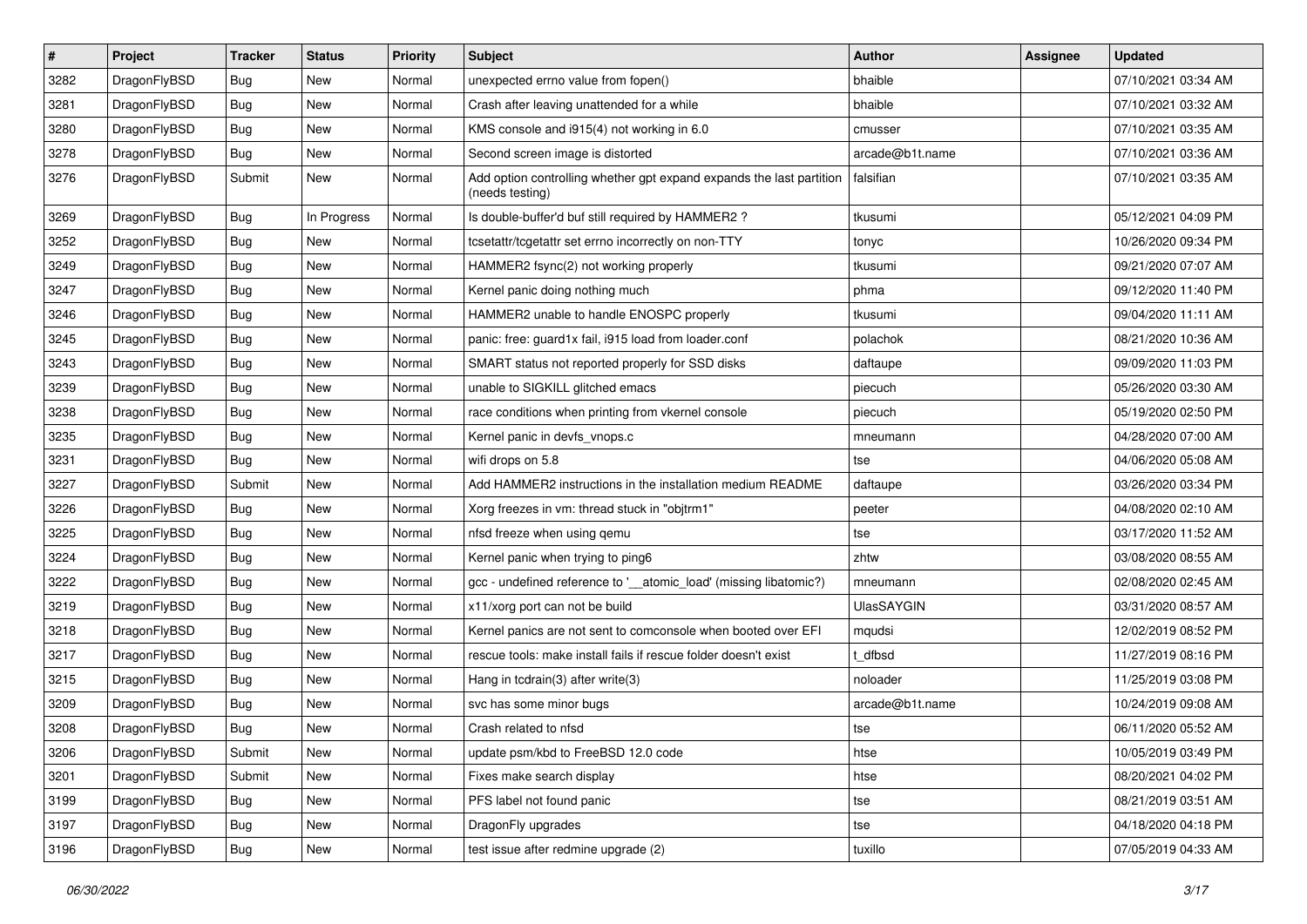| $\pmb{\#}$ | Project      | <b>Tracker</b> | <b>Status</b> | <b>Priority</b> | Subject                                                                                                            | Author                 | Assignee | <b>Updated</b>      |
|------------|--------------|----------------|---------------|-----------------|--------------------------------------------------------------------------------------------------------------------|------------------------|----------|---------------------|
| 3189       | DragonFlyBSD | Bug            | New           | Normal          | Allow DragonFly Mail Agent to accept an alternate config via<br>command line switch                                | iang                   |          | 08/16/2021 12:42 AM |
| 3184       | DragonFlyBSD | <b>Bug</b>     | <b>New</b>    | Normal          | tsleep(9) return value when PCATCH specified                                                                       | tkusumi                |          | 04/03/2019 06:49 AM |
| 3170       | DragonFlyBSD | Bug            | <b>New</b>    | Normal          | repeatable nfsd crash                                                                                              | tse                    |          | 06/11/2020 05:52 AM |
| 3165       | DragonFlyBSD | <b>Bug</b>     | New           | Normal          | Looping at boot time                                                                                               | gop                    |          | 12/28/2018 01:04 PM |
| 3160       | DragonFlyBSD | Submit         | In Progress   | Normal          | State the implementation difference in pkill/pgrep manual                                                          | sevan                  | tuxillo  | 06/03/2022 05:15 PM |
| 3157       | DragonFlyBSD | <b>Bug</b>     | New           | Normal          | TP-Link UE300 not working in 5.2-RELEASE                                                                           | tuxillo                |          | 11/15/2018 02:08 PM |
| 3154       | DragonFlyBSD | Submit         | New           | Normal          | Update serial handling in bootloader                                                                               | ddegroot               | dillon   | 11/06/2018 11:21 PM |
| 3152       | DragonFlyBSD | Bug            | Feedback      | Normal          | Console's size in ttyv0 and single user mode is sticking to 80x25,<br>while ttyv1 can make use of the whole screen | overtime               |          | 02/24/2019 01:08 AM |
| 3147       | DragonFlyBSD | Submit         | <b>New</b>    | Normal          | Enable headless installation                                                                                       | ddegroot               |          | 10/09/2018 01:25 PM |
| 3145       | DragonFlyBSD | Submit         | In Progress   | Normal          | Update libelf to FreeBSD 12 current and build as base library usable<br>by ports                                   | davshao                | tuxillo  | 08/20/2021 03:58 PM |
| 3143       | DragonFlyBSD | <b>Bug</b>     | New           | Normal          | assertion "0" failed in hammer2 inode xop chain sync                                                               | cbin                   |          | 07/18/2018 12:50 PM |
| 3142       | DragonFlyBSD | Submit         | <b>New</b>    | Normal          | lib/libdmsg: Unbreak using new API EVP_CIPHER_CTX_new()                                                            | tkusumi                |          | 07/08/2018 04:18 AM |
| 3141       | DragonFlyBSD | <b>Bug</b>     | New           | Normal          | dhclient blocks boot process                                                                                       | rowo                   |          | 12/16/2018 11:01 AM |
| 3139       | DragonFlyBSD | Bug            | New           | Normal          | USB Mouse Does Not Work in DragonflyBSD guest on VirtualBox                                                        | chiguy1256             |          | 06/24/2018 10:14 PM |
| 3135       | DragonFlyBSD | Submit         | New           | Normal          | Add EVFILT_RECV and EVFILT_SEND                                                                                    | tautolog               |          | 05/25/2018 09:59 PM |
| 3134       | DragonFlyBSD | Bug            | New           | Normal          | RFC 3021 (/31 networks) appear to be unsupported                                                                   | jailbird               |          | 05/16/2018 11:03 PM |
| 3120       | DragonFlyBSD | Bug            | <b>New</b>    | Normal          | Intel AC 8260 firmware does not load                                                                               | Vintodrimmer           |          | 08/28/2018 03:30 AM |
| 3117       | DragonFlyBSD | <b>Bug</b>     | New           | Normal          | Problem with colours if "intel" video-driver used                                                                  | dpostolov              |          | 01/07/2018 11:35 PM |
| 3116       | DragonFlyBSD | Bug            | New           | Normal          | da0 detects on very big volume if to _remove_ usb install stick and<br>reboot on Intel NUC5PPYH                    | dpostolov              |          | 01/07/2018 09:40 PM |
| 3110       | DragonFlyBSD | Bug            | New           | Normal          | crash with ipfw3 under load                                                                                        | bnegre82               |          | 12/09/2017 06:22 AM |
| 3089       | DragonFlyBSD | Bug            | In Progress   | Normal          | vtnet(4) - disable TCP checksum offload by default                                                                 | jlane                  | vadaszi  | 05/11/2021 04:14 AM |
| 3076       | DragonFlyBSD | <b>Bug</b>     | New           | Normal          | sys/dev/netif/ig_hal/e1000_ich8lan.c:1594: sanity checking mixup ?                                                 | dcb                    |          | 10/11/2017 01:58 AM |
| 3052       | DragonFlyBSD | Bug            | New           | Normal          | panic DragonFly v4.8.1-RELEASE by mounting a malformed NTFS<br>image [64.000]                                      | open.source@ribose.com |          | 08/14/2017 03:22 AM |
| 3051       | DragonFlyBSD | Bug            | New           | Normal          | panic DragonFly v4.8.1-RELEASE by mounting a malformed NTFS<br>image [12.000]                                      | open.source@ribose.com |          | 08/14/2017 03:20 AM |
| 3049       | DragonFlyBSD | Bug            | New           | Normal          | panic DragonFly v4.8.1-RELEASE by mounting a malformed<br>msdosfs image [12.128]                                   | open.source@ribose.com |          | 08/14/2017 02:53 AM |
| 3047       | DragonFlyBSD | <b>Bug</b>     | New           | Normal          | HAMMER critical write error                                                                                        | samuel                 |          | 06/19/2019 09:50 AM |
| 3041       | DragonFlyBSD | Submit         | New           | Normal          | firmware: Remove embedding of multiple images in one module.                                                       | Anonymous              |          | 12/25/2020 02:15 AM |
| 3036       | DragonFlyBSD | Bug            | New           | Normal          | panic in icmp_redirect_start() ASSERT_IN_NETISR(0)                                                                 | tautolog               |          | 05/11/2017 07:27 PM |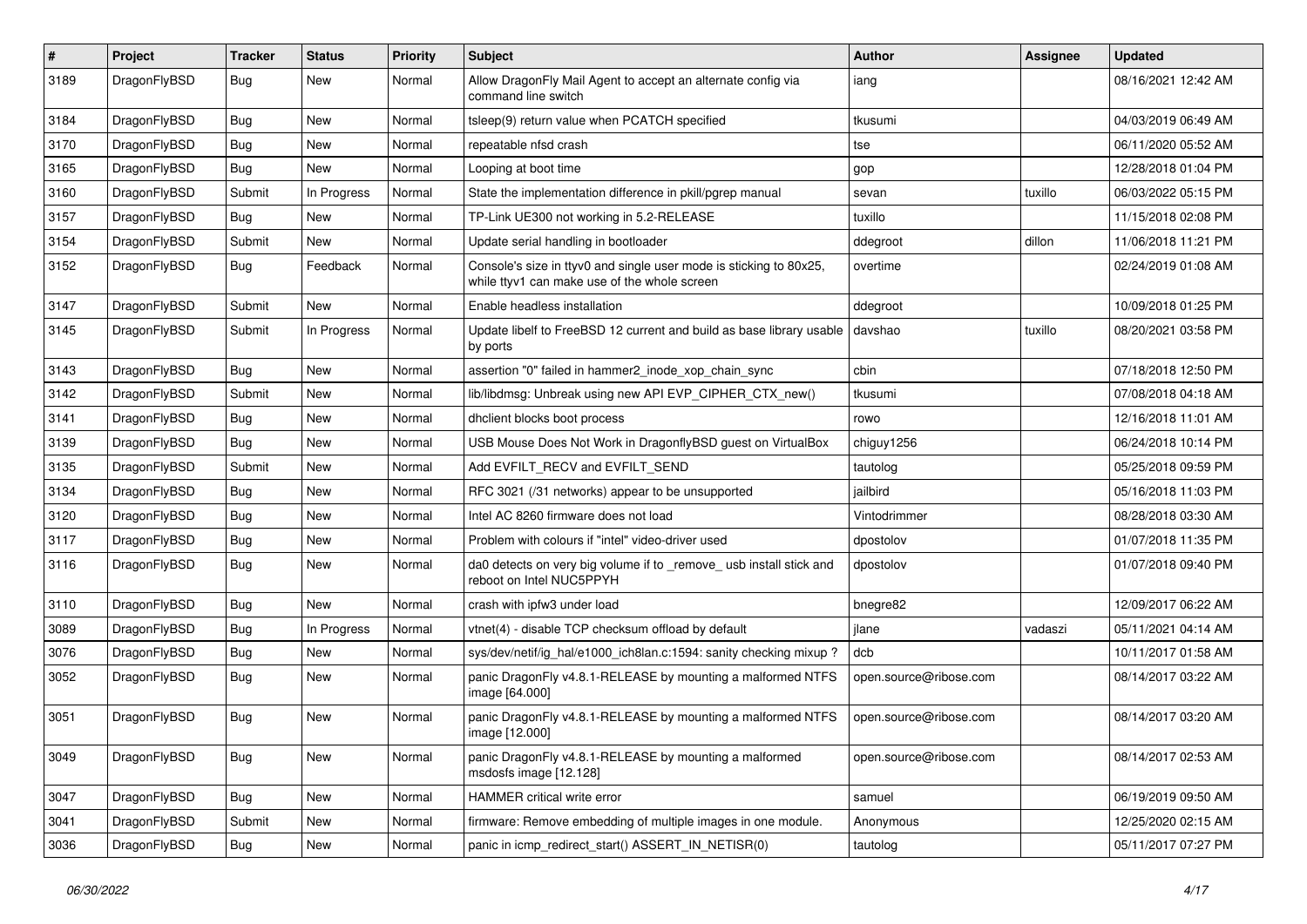| $\sharp$ | Project      | <b>Tracker</b> | <b>Status</b> | <b>Priority</b> | Subject                                                                                                 | <b>Author</b>   | Assignee | <b>Updated</b>      |
|----------|--------------|----------------|---------------|-----------------|---------------------------------------------------------------------------------------------------------|-----------------|----------|---------------------|
| 3035     | DragonFlyBSD | Bug            | New           | Normal          | panic: assertion "cpu >= 0 && cpu < ncpus" failed in netisr_cpuport<br>at /usr/src/sys/net/netisr2.h:87 | masu            |          | 05/11/2017 01:24 AM |
| 3031     | DragonFlyBSD | Submit         | In Progress   | Normal          | Update drm/radeon to Linux 4.7.10 as much as possible                                                   | davshao         | ftigeot  | 08/19/2021 12:33 PM |
| 3029     | DragonFlyBSD | <b>Bug</b>     | New           | Normal          | Running DflyBSD 4.8 on FreeBSD bhyve as a guest                                                         | iron            |          | 05/13/2022 04:33 AM |
| 3028     | DragonFlyBSD | Bug            | In Progress   | Normal          | installer: confusion of set/get disk encryption passphrase dialogs                                      | liweitianux     | tuxillo  | 06/03/2022 05:13 PM |
| 3025     | DragonFlyBSD | <b>Bug</b>     | New           | Normal          | sys/dev/powermng/powernow/powernow.c:284: bad comparison?                                               | dcb             |          | 09/23/2017 07:45 AM |
| 3022     | DragonFlyBSD | <b>Bug</b>     | <b>New</b>    | Normal          | sys/dev/netif/ath/ath/if ath.c:2142: strange bitmask?                                                   | dcb             |          | 04/11/2017 11:49 AM |
| 3021     | DragonFlyBSD | <b>Bug</b>     | In Progress   | Normal          | sys/dev/drm/i915/i915_gem_stolen.c:115]: (error) Signed integer<br>overflow for expression '65535<<20'  | dcb             |          | 04/11/2017 12:46 PM |
| 3018     | DragonFlyBSD | <b>Bug</b>     | New           | Normal          | sys/bus/u4b/wlan/if_run.c:5464]: (style) Redundant condition                                            | dcb             |          | 04/11/2017 11:26 AM |
| 3011     | DragonFlyBSD | <b>Bug</b>     | In Progress   | Normal          | dragonfly/sys/dev/netif/re/re.c: suspicious code?                                                       | dcb             |          | 07/29/2017 01:26 AM |
| 3006     | DragonFlyBSD | <b>Bug</b>     | <b>New</b>    | Normal          | boot0cfg: panic in kern_udev.c in function _udev_dict_set_cstr when<br>installing in VirtualBox         | MichiGreat      |          | 04/01/2017 02:22 PM |
| 2994     | DragonFlyBSD | <b>Bug</b>     | New           | Normal          | Intermittent boot hangs after git: hammer - HAMMER Version 7                                            | davshao         |          | 03/30/2017 02:06 PM |
| 2972     | DragonFlyBSD | <b>Bug</b>     | New           | Normal          | ipfw3 "deny to me" does not work correctly                                                              | mneumann        |          | 12/27/2016 12:11 PM |
| 2970     | DragonFlyBSD | <b>Bug</b>     | <b>New</b>    | Normal          | kernel 4.7: "Is -I" causes panic on UDF filesystem: "bgetvp -<br>overlapping buffer"                    | peeter          |          | 12/21/2016 02:46 AM |
| 2958     | DragonFlyBSD | Bug            | Feedback      | Normal          | Hammer FS dies during pruning after massive write load                                                  | neilb           |          | 10/11/2016 04:20 AM |
| 2957     | DragonFlyBSD | <b>Bug</b>     | Feedback      | Normal          | swapoff -a followed by swapon -a doesn't give your swap back                                            | neilb           |          | 10/09/2016 04:17 AM |
| 2936     | DragonFlyBSD | <b>Bug</b>     | New           | Normal          | loader.efi crashes while loading kernel                                                                 | spaceille       |          | 08/20/2016 06:17 AM |
| 2933     | DragonFlyBSD | Submit         | New           | Normal          | Remove unix domain socket support from cat(1)                                                           | sevan           |          | 08/01/2016 08:10 PM |
| 2924     | DragonFlyBSD | <b>Bug</b>     | New           | Normal          | cat -v fails to tag characters in extended table with M- prefix with<br>some locales                    | sevan           |          | 07/11/2016 07:18 AM |
| 2921     | DragonFlyBSD | Submit         | New           | Normal          | Allow moused to accept userland mouse events                                                            | tautolog        |          | 05/11/2021 04:08 AM |
| 2917     | DragonFlyBSD | Bug            | New           | Normal          | da8: reading primary partition table: error accessing offset<br>000000000000 for 512                    | liweitianux     |          | 05/11/2021 08:43 PM |
| 2898     | DragonFlyBSD | <b>Bug</b>     | <b>New</b>    | Normal          | HAMMER panic                                                                                            | pavalos         |          | 11/03/2018 07:05 AM |
| 2892     | DragonFlyBSD | <b>Bug</b>     | New           | Normal          | swap pager:indefinite wait bufferf error                                                                | lhmwzy          |          | 02/21/2016 10:32 PM |
| 2891     | DragonFlyBSD | Bug            | New           | Normal          | Kernel panic in IEEE802.11 related code                                                                 | shamaz          |          | 05/29/2016 05:49 PM |
| 2890     | DragonFlyBSD | Bug            | <b>New</b>    | Normal          | not able to boot usb installer on Toshiba Chromebook 2                                                  | johnnywhishbone |          | 02/22/2016 03:42 AM |
| 2886     | DragonFlyBSD | Bug            | <b>New</b>    | Normal          | dragonfly mail agent: sending a testmail causes high system load                                        | worf            |          | 02/05/2016 05:53 AM |
| 2881     | DragonFlyBSD | Bug            | New           | Normal          | Pulseaudio hangs/resets system when starting X11                                                        | mneumann        |          | 01/09/2016 03:08 AM |
| 2874     | DragonFlyBSD | <b>Bug</b>     | New           | Normal          | make world DESTDIR=/emptydir fails                                                                      | pascii          |          | 12/25/2015 07:04 AM |
| 2863     | DragonFlyBSD | <b>Bug</b>     | <b>New</b>    | Normal          | HAMMER synch tid is zero                                                                                | shamaz          |          | 12/12/2015 11:24 PM |
| 2857     | DragonFlyBSD | <b>Bug</b>     | New           | Normal          | hammer stalls via bitcoin-qt                                                                            | tkusumi         |          | 11/30/2015 06:52 AM |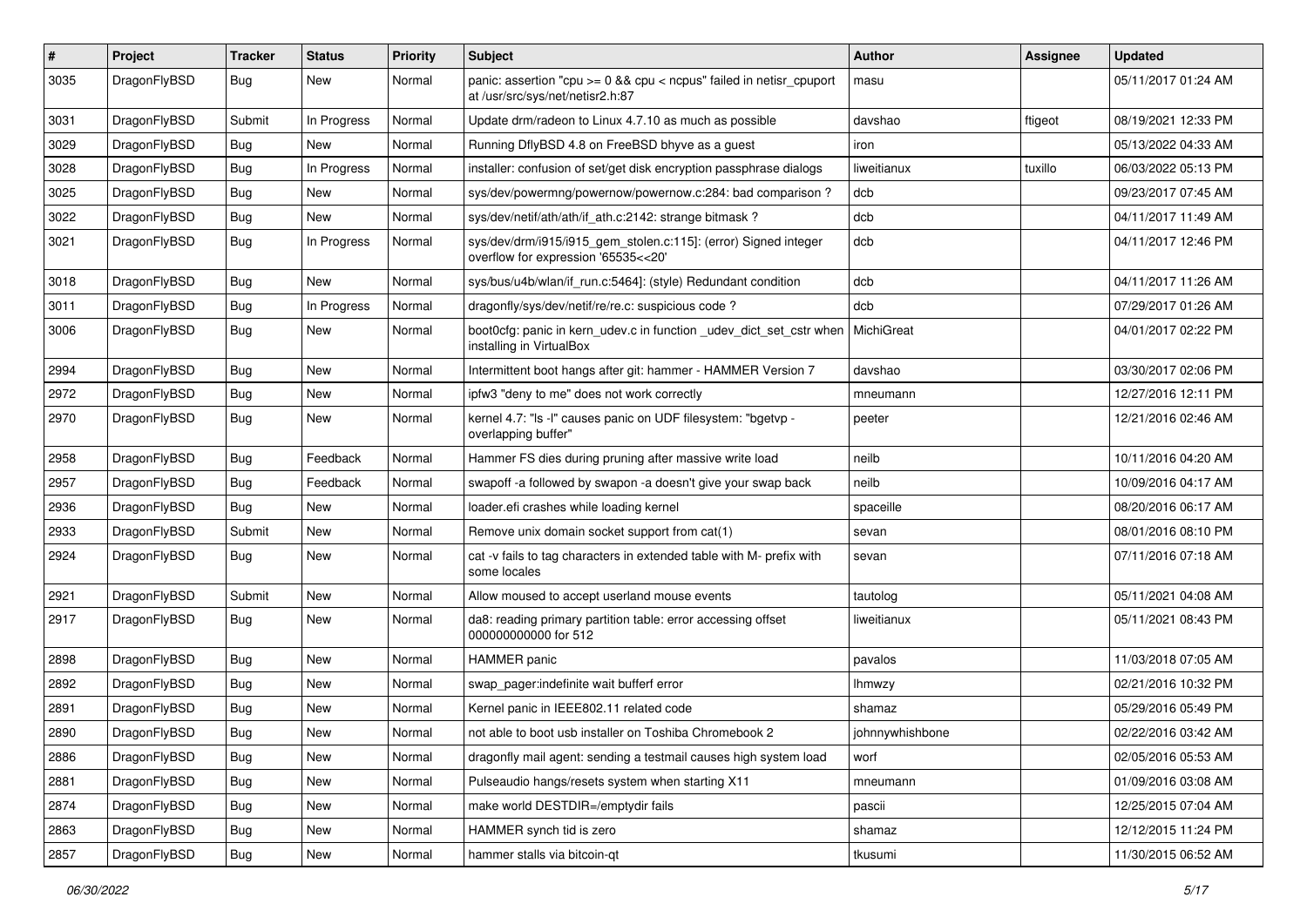| $\pmb{\#}$ | Project      | <b>Tracker</b> | <b>Status</b> | <b>Priority</b> | Subject                                                                                                                                                  | <b>Author</b>    | <b>Assignee</b> | <b>Updated</b>      |
|------------|--------------|----------------|---------------|-----------------|----------------------------------------------------------------------------------------------------------------------------------------------------------|------------------|-----------------|---------------------|
| 2852       | DragonFlyBSD | Bug            | New           | Normal          | Hammer File System - hangs on undo during system boot / mount -<br>will not recover on DragonFlyBSD newer than 3.6.0                                     | abale            |                 | 05/11/2021 04:07 AM |
| 2840       | DragonFlyBSD | <b>Bug</b>     | <b>New</b>    | Normal          | wrong voltage is reported                                                                                                                                | vellowrabbit2010 |                 | 09/11/2015 06:09 PM |
| 2835       | DragonFlyBSD | Bug            | <b>New</b>    | Normal          | /usr/include/c++/5.0/bits/c++locale.h likes<br>POSIX_C_SOURCE>=200809                                                                                    | davshao          |                 | 11/18/2015 03:40 AM |
| 2822       | DragonFlyBSD | <b>Bug</b>     | <b>New</b>    | Normal          | USB 3.0 stick throws "reading primary partition table: error<br>accessing offset 000[] for 152" error, while the stick works on any<br>other OS I tested | revuwa           | profmakx        | 06/29/2015 05:56 AM |
| 2820       | DragonFlyBSD | Bug            | New           | Normal          | TP-Link USB Wi-Fi adapter cannot be reattached to the system                                                                                             | shamaz           |                 | 05/22/2015 09:45 PM |
| 2819       | DragonFlyBSD | Bug            | In Progress   | Normal          | Random micro system freezes after a week of uptime                                                                                                       | ftigeot          | dillon          | 08/16/2015 08:46 PM |
| 2816       | DragonFlyBSD | Bug            | New           | Normal          | A multitasking process being debugged can get stuck                                                                                                      | phma             |                 | 05/19/2015 03:57 AM |
| 2812       | DragonFlyBSD | Bug            | New           | Normal          | Panic on Intel DE3815TYKHE                                                                                                                               | tmorp            |                 | 05/14/2015 03:14 PM |
| 2809       | DragonFlyBSD | Bug            | <b>New</b>    | Normal          | hammer mirror-stream                                                                                                                                     | masu             |                 | 04/10/2015 12:33 AM |
| 2808       | DragonFlyBSD | Bug            | New           | Normal          | X freeze by switching between X and VT - results in black screen                                                                                         | lukesky333       |                 | 05/11/2021 03:55 AM |
| 2806       | DragonFlyBSD | Bug            | <b>New</b>    | Normal          | failed to configure a link-local address on ath0 (errno = 22)                                                                                            | Chingyuan        |                 | 05/25/2021 01:00 AM |
| 2803       | DragonFlyBSD | Bug            | New           | Normal          | HAMMER: Warning: UNDO area too small!                                                                                                                    | ftigeot          |                 | 03/11/2015 03:42 PM |
| 2802       | DragonFlyBSD | Bug            | <b>New</b>    | Normal          | USB Wifi urtwn0 crash from cd boot                                                                                                                       | opvalues         |                 | 03/10/2015 01:07 AM |
| 2799       | DragonFlyBSD | Bug            | <b>New</b>    | Normal          | Fatal trap 12 caused by moused(8) -p /dev/cual0                                                                                                          | opvalues         |                 | 03/04/2015 11:01 PM |
| 2788       | DragonFlyBSD | Bug            | New           | Normal          | ioctl GSLICEINFO: Not working for vnode slice                                                                                                            | mneumann         |                 | 02/12/2015 07:49 AM |
| 2746       | DragonFlyBSD | Bug            | New           | Normal          | some fraction of xterms started from the xmonad window manager<br>get killed with SIGALRM                                                                | isenmann         | profmakx        | 12/28/2014 02:51 AM |
| 2738       | DragonFlyBSD | Bug            | New           | Normal          | Hammer: Strange behavior when trying to recover old version of<br>moved file                                                                             | roland           |                 | 11/20/2014 08:02 AM |
| 2731       | DragonFlyBSD | Bug            | In Progress   | Normal          | Screen full of random colors when starting Xorg with Intel Haswell<br>HD Graphics P4600                                                                  | ikatzmaier       |                 | 11/12/2014 04:08 PM |
| 2717       | DragonFlyBSD | Submit         | Feedback      | Normal          | Out of range numeric handling                                                                                                                            | dclink           | tuxillo         | 05/11/2021 04:08 AM |
| 2712       | DragonFlyBSD | Bug            | New           | Normal          | connect(2) returns EINVAL when retrying after ECONNREFUSED                                                                                               | jorisgio         |                 | 08/14/2014 05:31 PM |
| 2708       | DragonFlyBSD | Bug            | New           | Normal          | unable to send TCP nor UDP on age(4) interface                                                                                                           | dermiste         |                 | 05/11/2021 03:54 AM |
| 2688       | DragonFlyBSD | <b>Bug</b>     | New           | Normal          | 67613368bdda7 Fix wrong checks for U4B presence Asrock Z77M<br>difficulty detecting USB keyboard                                                         | davshao          |                 | 06/28/2014 07:08 PM |
| 2687       | DragonFlyBSD | <b>Bug</b>     | New           | Normal          | natacontrol software RAID in installer                                                                                                                   | csmelosky        |                 | 06/22/2014 12:03 PM |
| 2674       | DragonFlyBSD | <b>Bug</b>     | New           | Normal          | <b>GPT Support</b>                                                                                                                                       | ftigeot          |                 | 12/28/2015 02:54 PM |
| 2652       | DragonFlyBSD | Bug            | New           | Normal          | 189a0ff3761b47  ix: Implement MSI-X support locks up Lenovo<br>S10 Intel Atom n270                                                                       | davshao          |                 | 05/14/2014 01:55 AM |
| 2647       | DragonFlyBSD | Bug            | New           | Normal          | HAMMER panic on 3.6.0                                                                                                                                    | tuxillo          |                 | 05/11/2021 03:54 AM |
| 2645       | DragonFlyBSD | <b>Bug</b>     | New           | Normal          | panic with dsched fq and ioprio                                                                                                                          | jyoung15         |                 | 02/20/2014 07:29 AM |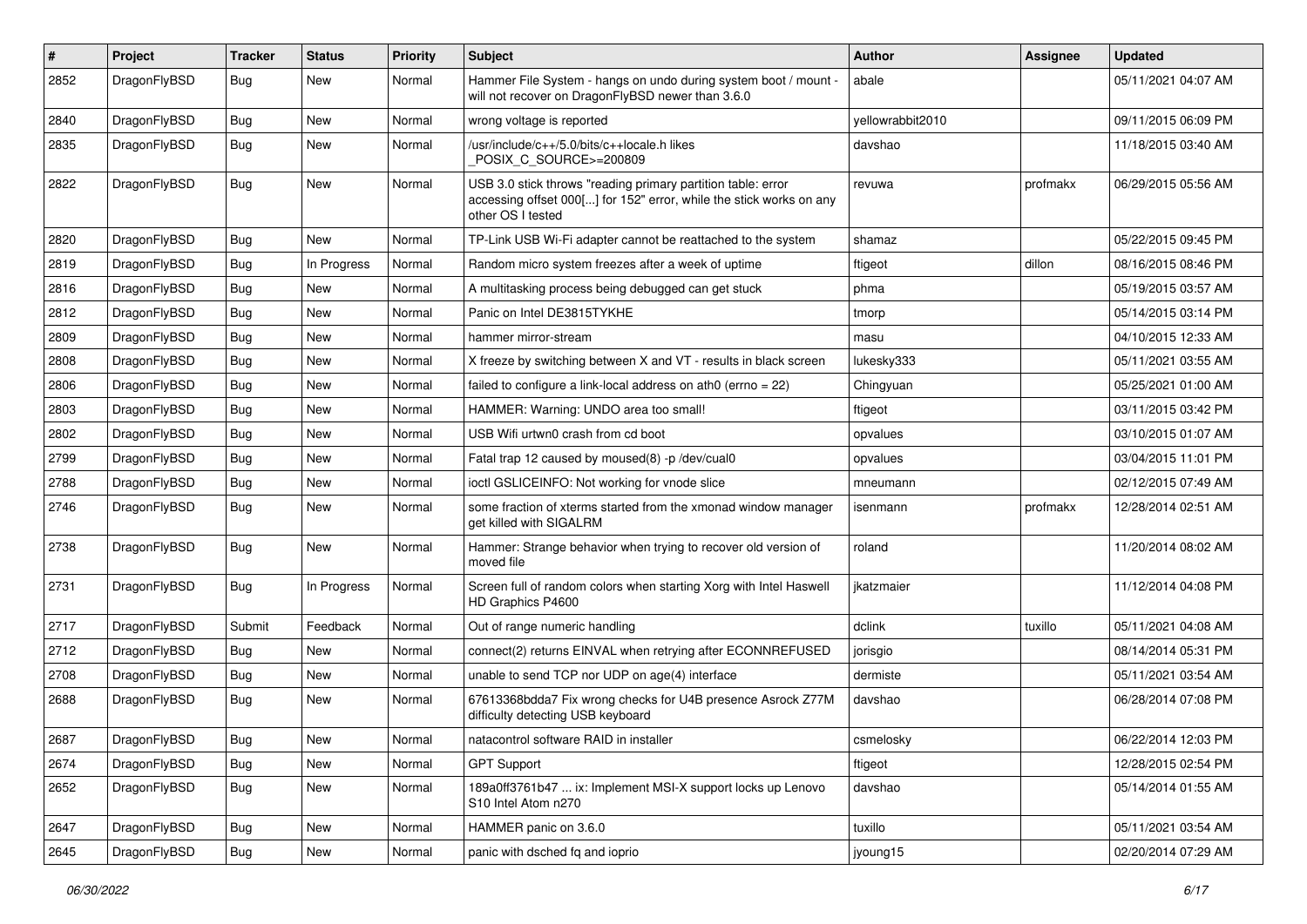| $\pmb{\#}$ | Project      | <b>Tracker</b> | <b>Status</b> | <b>Priority</b> | Subject                                                                                                        | <b>Author</b>     | Assignee  | <b>Updated</b>      |
|------------|--------------|----------------|---------------|-----------------|----------------------------------------------------------------------------------------------------------------|-------------------|-----------|---------------------|
| 2644       | DragonFlyBSD | Bug            | Feedback      | Normal          | 3.6.0-REL trap 9 on boot                                                                                       | memmerto          |           | 11/27/2021 08:08 AM |
| 2641       | DragonFlyBSD | Bug            | <b>New</b>    | Normal          | Panic when loading natapci as module                                                                           | tuxillo           |           | 05/11/2021 03:54 AM |
| 2630       | DragonFlyBSD | Bug            | <b>New</b>    | Normal          | Bring in latest iconv fixes from FreeBSD10 as well as csmapper<br>updates                                      | tuxillo           |           | 05/11/2021 03:54 AM |
| 2629       | DragonFlyBSD | Bug            | New           | Normal          | Replace gcc44 with llvm34, clang34, and libc++                                                                 | tuxillo           |           | 06/02/2014 02:30 PM |
| 2626       | DragonFlyBSD | Bug            | New           | Normal          | iwn driver drops with error: "firmware error 'iwn intr: fatal firmware<br>error""                              | rodyaj            |           | 01/09/2014 05:50 AM |
| 2622       | DragonFlyBSD | Bug            | <b>New</b>    | Normal          | VAIO FIT15E fn keys support                                                                                    | nonsolosoft       |           | 12/31/2013 01:31 AM |
| 2621       | DragonFlyBSD | Bug            | <b>New</b>    | Normal          | core dump using cdrom                                                                                          | nonsolosoft       |           | 12/27/2013 12:43 AM |
| 2620       | DragonFlyBSD | Bug            | <b>New</b>    | Normal          | moused problem                                                                                                 | FilippoMo         |           | 12/20/2013 10:32 AM |
| 2619       | DragonFlyBSD | Bug            | <b>New</b>    | Normal          | DragonFly 3.6 can't be installed on a 6TB volume                                                               | ftigeot           |           | 02/23/2014 11:55 PM |
| 2618       | DragonFlyBSD | Bug            | <b>New</b>    | Normal          | mouse problem on RELEASE-3_6_0                                                                                 | FilippoMo         |           | 12/20/2013 03:26 AM |
| 2617       | DragonFlyBSD | Bug            | Feedback      | Normal          | Possible issue with wireless mouse on 3.6 release                                                              | FilippoMo         |           | 01/14/2015 03:42 PM |
| 2611       | DragonFlyBSD | Bug            | <b>New</b>    | Normal          | Change in IP address results in network not working                                                            | phma              |           | 12/05/2013 07:55 PM |
| 2609       | DragonFlyBSD | <b>Bug</b>     | <b>New</b>    | Normal          | master: panic: assertion<br>"LWKT_TOKEN_HELD_ANY(vm_object_token(object))" failed in<br>swp pager lookup       | thomas.nikolajsen |           | 11/28/2013 11:36 AM |
| 2604       | DragonFlyBSD | Bug            | <b>New</b>    | Normal          | dell laptop does not boot with LATEST                                                                          | isenmann          |           | 11/20/2013 02:07 AM |
| 2598       | DragonFlyBSD | Bug            | <b>New</b>    | Normal          | i386 via USB Booting                                                                                           | mbzadegan         |           | 10/21/2013 02:28 AM |
| 2595       | DragonFlyBSD | Bug            | New           | Normal          | DragonFly 3.4.3 crashes on SUN Blade X6250 with Qlogic ISP 2432 Turvamies<br>FC card                           |                   |           | 10/07/2013 11:53 AM |
| 2587       | DragonFlyBSD | Bug            | <b>New</b>    | Normal          | SATA DVD writer not detected by DragonFly                                                                      | srussell          |           | 09/04/2020 08:55 AM |
| 2586       | DragonFlyBSD | Bug            | <b>New</b>    | Normal          | pf: "modulate" state seems problematic                                                                         | srussell          |           | 09/25/2013 07:36 PM |
| 2585       | DragonFlyBSD | Bug            | <b>New</b>    | Normal          | Dfly 3.4.3 on ESXi 5.1, HP Smart Array P410 passthrough<br>recognised, but not functioning                     | yggdrasil         | swildner  | 05/09/2022 08:14 AM |
| 2577       | DragonFlyBSD | Bug            | <b>New</b>    | Normal          | virtio-blk iops performance is cpu limited on high end devices                                                 | gjs278            | vsrinivas | 08/01/2013 02:28 PM |
| 2569       | DragonFlyBSD | Bug            | <b>New</b>    | Normal          | ctime NFS                                                                                                      | ferney            |           | 08/11/2013 04:35 AM |
| 2568       | DragonFlyBSD | Bug            | New           | Normal          | AHCI panic                                                                                                     | josepht           |           | 06/07/2013 05:52 PM |
| 2565       | DragonFlyBSD | Bug            | <b>New</b>    | Normal          | "ifconfig ix0 up" panic                                                                                        | Itpig402a         |           | 06/03/2013 05:46 AM |
| 2557       | DragonFlyBSD | Bug            | <b>New</b>    | Normal          | stock 3.4.1 kernel halts during booting if dm and dm target crypt<br>are loaded and RAID controller is present | phma              |           | 05/12/2013 10:38 PM |
| 2556       | DragonFlyBSD | <b>Bug</b>     | Feedback      | Normal          | DragonFly v3.5.0.81.gd3479 - Process signal weirdness                                                          | tuxillo           |           | 12/17/2013 03:48 PM |
| 2549       | DragonFlyBSD | <b>Bug</b>     | In Progress   | Normal          | netgraph7: Kernel page fault.                                                                                  | russiane39        | nant      | 05/10/2013 11:20 PM |
| 2544       | DragonFlyBSD | <b>Bug</b>     | New           | Normal          | live DVD system boot (menu option 1) caused db> prompt on<br>PE1950                                            | estrabd           |           | 05/11/2021 03:54 AM |
| 2535       | DragonFlyBSD | <b>Bug</b>     | New           | Normal          | Imap processes apparentlt blocked on disk I/O                                                                  | ftigeot           |           | 04/02/2013 09:31 AM |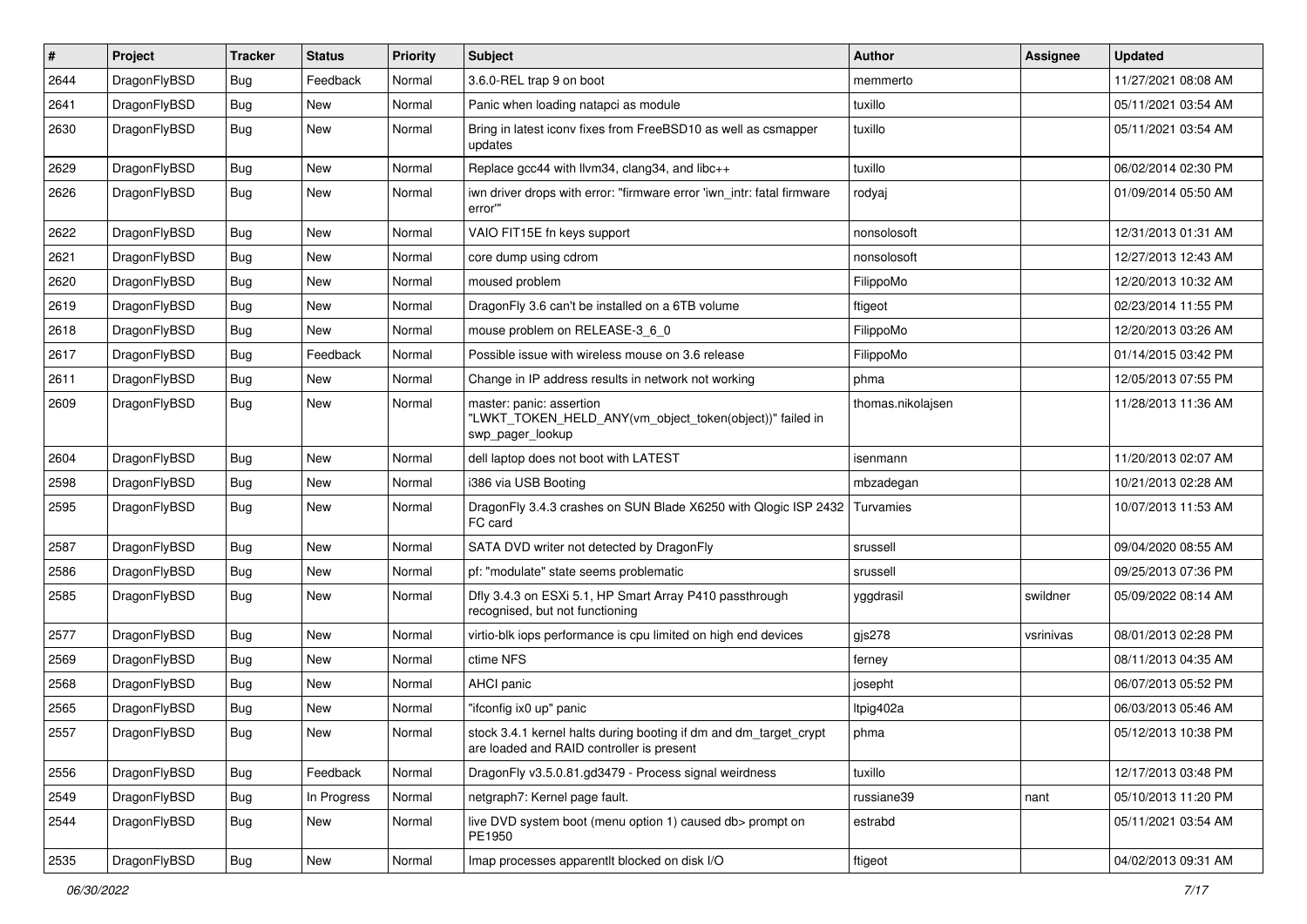| $\vert$ # | Project      | <b>Tracker</b> | <b>Status</b> | <b>Priority</b> | <b>Subject</b>                                                                                                               | <b>Author</b>     | Assignee  | <b>Updated</b>      |
|-----------|--------------|----------------|---------------|-----------------|------------------------------------------------------------------------------------------------------------------------------|-------------------|-----------|---------------------|
| 2531      | DragonFlyBSD | <b>Bug</b>     | New           | Normal          | camcontrol fails to disable APM                                                                                              | m.lombardi85      |           | 03/23/2013 12:28 PM |
| 2526      | DragonFlyBSD | Bug            | New           | Normal          | hammer cleanup doesn't run on first day of DST                                                                               | pavalos           |           | 10/18/2016 05:28 PM |
| 2520      | DragonFlyBSD | <b>Bug</b>     | New           | Normal          | panic: assertion "IS SERIALIZED((ifp->if serializer))" failed in<br>if default serialize assert at /usr/src/sys/net/if.c:437 | ano               |           | 03/09/2013 12:14 AM |
| 2509      | DragonFlyBSD | <b>Bug</b>     | New           | Normal          | Redefinition of DIRBLKSIZ in restore(8)                                                                                      | swildner          |           | 06/04/2022 04:40 AM |
| 2498      | DragonFlyBSD | <b>Bug</b>     | New           | Normal          | DFBSD v3.2.2-RELEASE - LIST_FIRST(&bp->b_dep) == NULL"<br>failed in vfs vmio release                                         | tuxillo           |           | 05/31/2022 04:09 PM |
| 2496      | DragonFlyBSD | <b>Bug</b>     | <b>New</b>    | Normal          | NTFS malloc limit exceeded                                                                                                   | plasmob           | tuxillo   | 02/19/2013 08:47 AM |
| 2493      | DragonFlyBSD | <b>Bug</b>     | New           | Normal          | vidcontrol: invalid video mode name                                                                                          | Svarov            |           | 01/24/2013 09:55 AM |
| 2490      | DragonFlyBSD | <b>Bug</b>     | <b>New</b>    | Normal          | nmalloc should color addresses to avoid cache bank conflictsw                                                                | vsrinivas         |           | 06/10/2014 05:51 AM |
| 2489      | DragonFlyBSD | <b>Bug</b>     | <b>New</b>    | Normal          | nmalloc doesn't cache VA for allocations > 8KB                                                                               | vsrinivas         |           | 06/10/2014 05:51 AM |
| 2473      | DragonFlyBSD | <b>Bug</b>     | <b>New</b>    | Normal          | Kernel crash when trying to up the wpi0 device (Dfly<br>v3.3.0.758.g47388-DEVELOPMENT)                                       | tomaz             |           | 02/24/2014 08:50 AM |
| 2459      | DragonFlyBSD | <b>Bug</b>     | Feedback      | Normal          | apic problems with HP Probook 4510s                                                                                          | thowe             |           | 11/27/2021 08:22 AM |
| 2453      | DragonFlyBSD | <b>Bug</b>     | <b>New</b>    | Normal          | panic: assertion "gd->gd spinlocks == $0$ " failed                                                                           | Johannes.Hofmann  |           | 11/12/2012 12:54 PM |
| 2444      | DragonFlyBSD | Bug            | <b>New</b>    | Normal          | Crash during Hammer overnight cleanup                                                                                        | justin            |           | 11/04/2012 07:58 AM |
| 2438      | DragonFlyBSD | Submit         | Feedback      | Normal          | <b>TRIM</b> fixes                                                                                                            | Anonymous         | tuxillo   | 05/11/2021 03:45 AM |
| 2436      | DragonFlyBSD | <b>Bug</b>     | <b>New</b>    | Normal          | panic: assertion " $lp$ -> $lwp$ qcpu == dd->cpuid" failed in<br>dfly_acquire_curproc                                        | thomas.nikolajsen |           | 01/23/2013 11:07 AM |
| 2434      | DragonFlyBSD | <b>Bug</b>     | New           | Normal          | BTX Halted - Boot fails on USB/GUI                                                                                           | lucmv             |           | 10/17/2012 08:12 PM |
| 2430      | DragonFlyBSD | <b>Bug</b>     | <b>New</b>    | Normal          | Alternate Password Hash method                                                                                               | robin.carey1      |           | 10/07/2012 06:28 AM |
| 2416      | DragonFlyBSD | Bug            | New           | Normal          | ".' entry can be removed on mounted nfs filesystem                                                                           | ftigeot           | tuxillo   | 06/03/2014 04:40 AM |
| 2414      | DragonFlyBSD | Bug            | In Progress   | Normal          | Lenovo S10 acpi freeze (not new)                                                                                             | davshao           |           | 05/11/2021 04:13 AM |
| 2412      | DragonFlyBSD | <b>Bug</b>     | <b>New</b>    | Normal          | wlan0 fails to get address via dhclient                                                                                      | nonsolosoft       |           | 08/30/2012 05:55 AM |
| 2391      | DragonFlyBSD | <b>Bug</b>     | In Progress   | Normal          | System lock with ahci and acpi enabled on ATI RS690 chipset with<br>SMB600 sata controller                                   | jorisgio          | vadaszi   | 06/03/2015 03:51 PM |
| 2389      | DragonFlyBSD | <b>Bug</b>     | New           | Normal          | computer crashed while listing processes                                                                                     | phma              |           | 06/18/2012 02:49 PM |
| 2387      | DragonFlyBSD | <b>Bug</b>     | New           | Normal          | hammer ignores -t during dedup                                                                                               | phma              |           | 06/17/2012 12:30 PM |
| 2371      | DragonFlyBSD | <b>Bug</b>     | New           | Normal          | Timezone problem with America/Sao Paulo                                                                                      | raitech           |           | 05/17/2012 01:42 PM |
| 2370      | DragonFlyBSD | <b>Bug</b>     | New           | Normal          | panic: ffs_valloc: dup alloc                                                                                                 | marino            | vsrinivas | 02/01/2013 09:28 AM |
| 2369      | DragonFlyBSD | <b>Bug</b>     | New           | Normal          | panic: Bad link elm 0xffffffe07edf6068 next->prev != elm                                                                     | jaydg             |           | 08/15/2012 03:04 AM |
| 2360      | DragonFlyBSD | <b>Bug</b>     | In Progress   | Normal          | Wishlist: virtio driver import                                                                                               | vsrinivas         |           | 06/04/2022 04:16 AM |
| 2358      | DragonFlyBSD | Bug            | In Progress   | Normal          | DFBSD v3.0.2.32.g928ca - panic: hammer: insufficient undo FIFO<br>space!                                                     | tuxillo           | tuxillo   | 05/10/2021 02:50 AM |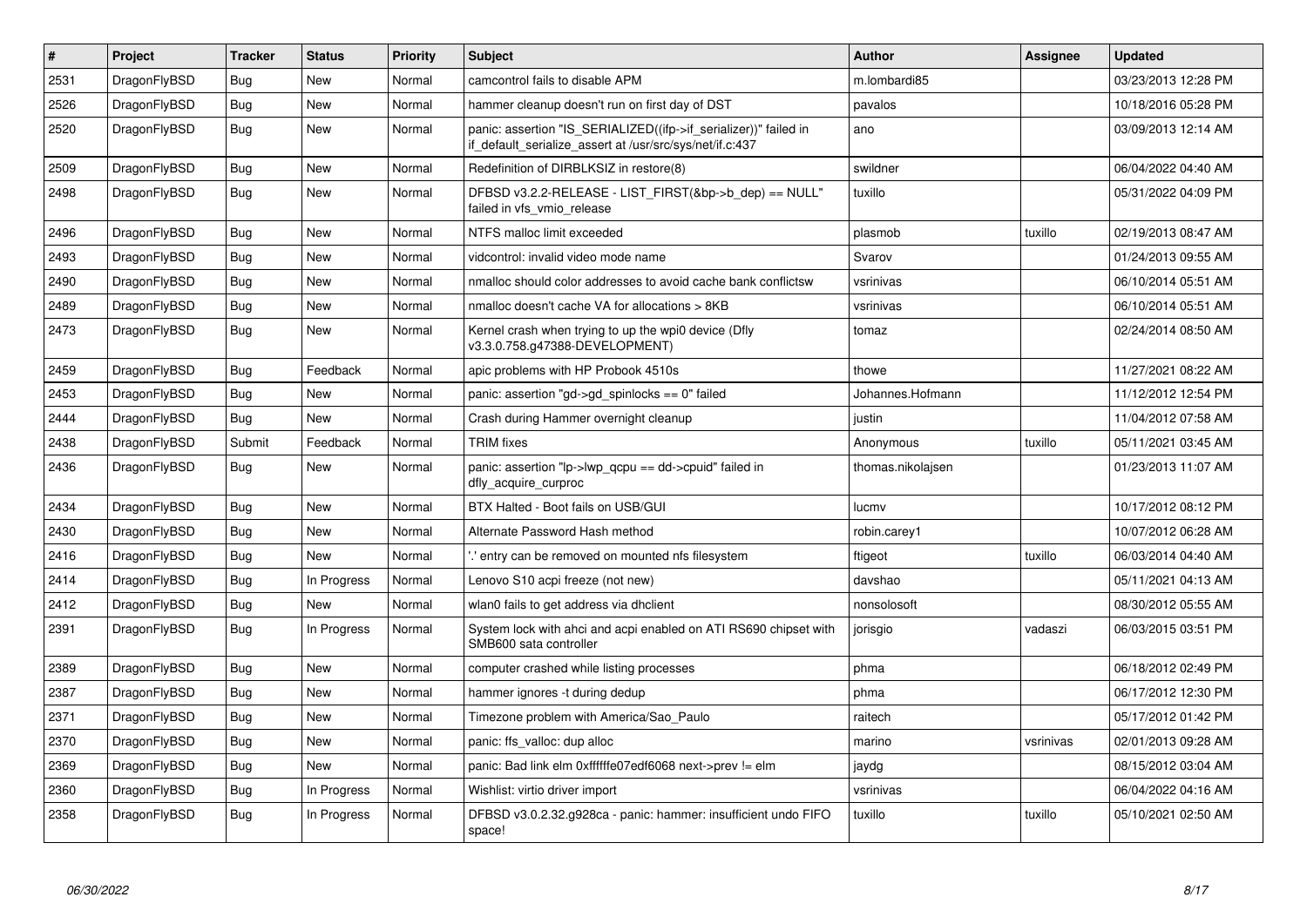| #    | Project      | <b>Tracker</b> | <b>Status</b> | <b>Priority</b> | Subject                                                                                                    | <b>Author</b> | Assignee | <b>Updated</b>      |
|------|--------------|----------------|---------------|-----------------|------------------------------------------------------------------------------------------------------------|---------------|----------|---------------------|
| 2353 | DragonFlyBSD | <b>Bug</b>     | In Progress   | Normal          | panic: assertion "gd->gd_spinlocks_wr == 0" failed in<br>bsd4_schedulerclock                               | jaydg         | alexh    | 11/28/2012 01:57 AM |
| 2351 | DragonFlyBSD | <b>Bug</b>     | In Progress   | Normal          | DFBSD v3.1.0.579.g44ccf - Stuck during startup, random freezes                                             | tuxillo       |          | 04/24/2012 08:21 AM |
| 2345 | DragonFlyBSD | <b>Bug</b>     | In Progress   | Normal          | DFBSD v3.1.0.457.gd679f - NFS panic on diskless station                                                    | tuxillo       |          | 04/07/2012 05:22 PM |
| 2331 | DragonFlyBSD | Bug            | New           | Normal          | reading mouse mode from unopen file descriptor hangs mouse<br>driver                                       | phma          |          | 03/14/2012 09:43 AM |
| 2329 | DragonFlyBSD | <b>Bug</b>     | <b>New</b>    | Normal          | ibm x3550 & acpi                                                                                           | ano           |          | 06/03/2014 11:37 AM |
| 2324 | DragonFlyBSD | <b>Bug</b>     | New           | Normal          | natacotrol support > 2TB not working even after the ftigeot patch                                          | zenny         |          | 03/03/2012 01:00 AM |
| 2319 | DragonFlyBSD | <b>Bug</b>     | New           | Normal          | crypt/passwd forward compat                                                                                | c.turner1     |          | 02/28/2012 12:39 PM |
| 2316 | DragonFlyBSD | Bug            | New           | Normal          | Ungraceful invalid password handling for adding a new user in the<br>installer                             | rune          |          | 04/27/2012 11:23 PM |
| 2311 | DragonFlyBSD | <b>Bug</b>     | New           | Normal          | Xorg crash having something to do with drm                                                                 | phma          |          | 02/22/2012 09:59 AM |
| 2308 | DragonFlyBSD | <b>Bug</b>     | <b>New</b>    | Normal          | System freeze when unloading snd_hda                                                                       | jaydg         |          | 02/19/2012 07:15 AM |
| 2306 | DragonFlyBSD | <b>Bug</b>     | <b>New</b>    | Normal          | a crash starts the kernel debugger in text mode, but just reboots in X                                     | phma          |          | 02/11/2012 08:02 PM |
| 2297 | DragonFlyBSD | <b>Bug</b>     | New           | Normal          | strange NFS (client) error messages / problems                                                             | Anonymous     |          | 02/19/2012 02:59 PM |
| 2292 | DragonFlyBSD | <b>Bug</b>     | <b>New</b>    | Normal          | re interface with jumbo frames (mtu larger than 1500) hangs after<br>some traffic                          | Anonymous     |          | 01/31/2012 12:11 AM |
| 2288 | DragonFlyBSD | Bug            | Feedback      | Normal          | Random IO performance loss introduced since January 1st                                                    | lentferj      |          | 01/23/2013 04:21 PM |
| 2287 | DragonFlyBSD | <b>Bug</b>     | New           | Normal          | HAMMER(ROOT) Illegal UNDO TAIL signature at<br>300000001967c000                                            | y0n3t4n1      |          | 11/07/2018 01:22 AM |
| 2283 | DragonFlyBSD | Bug            | New           | Normal          | DFBSD DragonFly v2.13.0.957.g4f459 - pmap_release: page<br>should already be gone 0xc27120bc               | tuxillo       |          | 01/23/2012 03:03 AM |
| 2282 | DragonFlyBSD | <b>Bug</b>     | In Progress   | Normal          | gdb segfaults with certain corefiles                                                                       | tuxillo       |          | 01/18/2012 04:40 PM |
| 2265 | DragonFlyBSD | Bug            | New           | Normal          | mbsrtowcs does not properly handle invalid mbstate_t in ps                                                 | c.turner1     | swildner | 01/10/2012 07:56 PM |
| 2254 | DragonFlyBSD | Bug            | New           | Normal          | panic: assertion "ref < &td->td_toks_end" failed in lwkt_gettoken at<br>/usr/src/sys/kern/lwkt_token.c:588 | eocallaghan   |          | 12/05/2011 10:21 PM |
| 2250 | DragonFlyBSD | <b>Bug</b>     | New           | Normal          | Kernel panic                                                                                               | adamk         |          | 11/23/2018 01:10 AM |
| 2248 | DragonFlyBSD | Bug            | New           | Normal          | sysctl panic                                                                                               | pavalos       |          | 11/23/2011 06:23 PM |
| 2245 | DragonFlyBSD | Bug            | New           | Normal          | panic: assertion "ref < &td->td_toks_end" failed in lwkt_gettoken at<br>/usr/src/sys/kern/lwkt token.c:588 | juanfra684    |          | 11/22/2011 07:41 PM |
| 2224 | DragonFlyBSD | <b>Bug</b>     | New           | Normal          | v2.13.0.291.gaa7ec - Panic on fq while installing world                                                    | tuxillo       |          | 11/18/2011 01:40 AM |
| 2210 | DragonFlyBSD | Bug            | New           | Normal          | Bugtracker cannot assign default project for new users                                                     | ahuete.devel  |          | 11/17/2011 11:30 AM |
| 2199 | DragonFlyBSD | <b>Bug</b>     | New           | Normal          | screen segfaults if utmpx isn't present                                                                    | pavalos       |          | 11/15/2011 10:52 PM |
| 2182 | DragonFlyBSD | Bug            | <b>New</b>    | Normal          | if msk PHY FIFO underrun/overflow                                                                          | nonsolosoft   |          | 09/03/2012 06:39 AM |
| 2171 | DragonFlyBSD | <b>Bug</b>     | New           | Normal          | DFBSD v2.13.0.151.gdc8442 - panic: assertion "(*ptep &<br>$(PG_MANAGED PG_V)$ == PG_V"                     | tuxillo       |          | 11/04/2011 05:06 PM |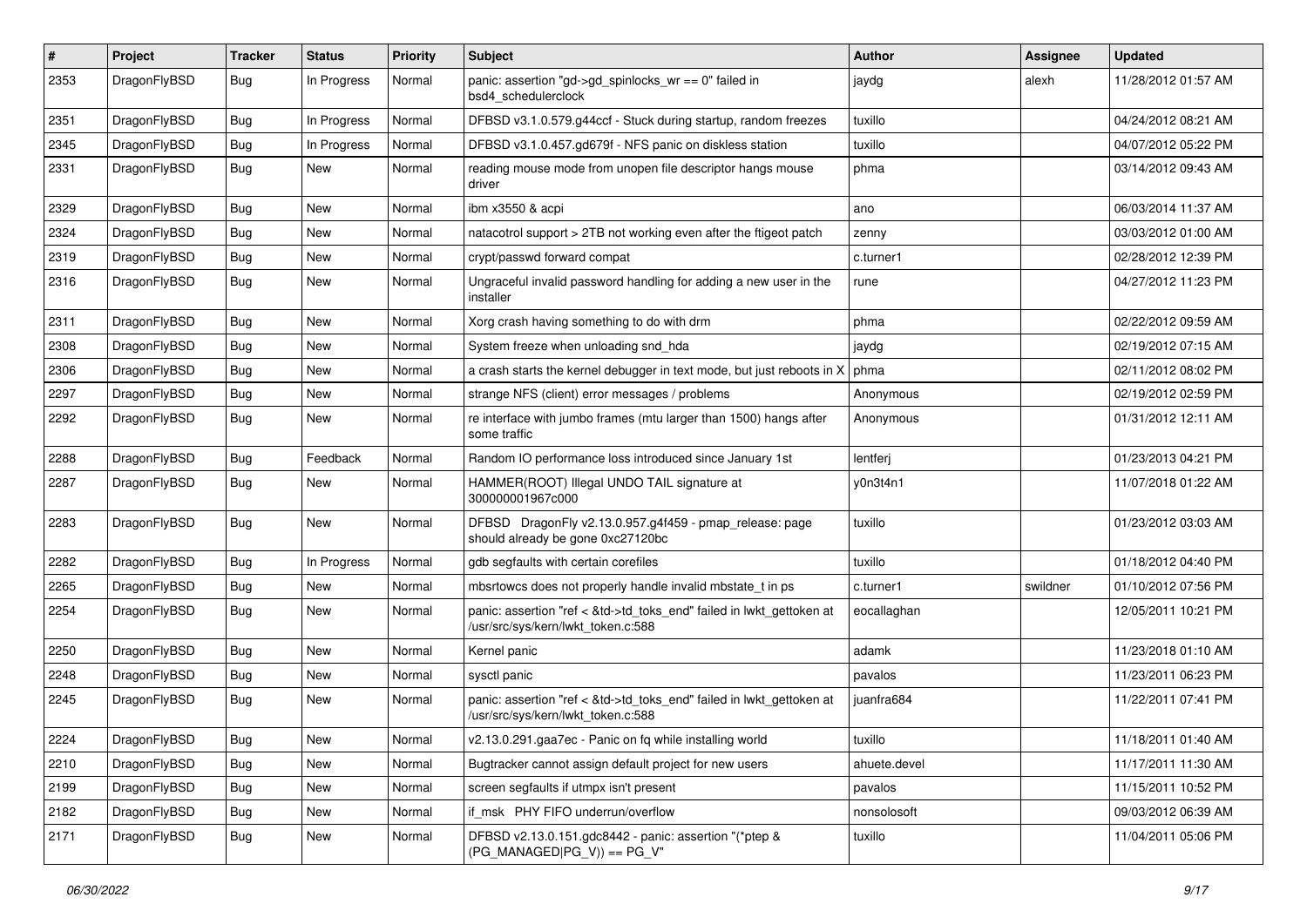| $\vert$ # | Project      | <b>Tracker</b> | <b>Status</b> | <b>Priority</b> | Subject                                                                        | <b>Author</b> | Assignee  | <b>Updated</b>      |
|-----------|--------------|----------------|---------------|-----------------|--------------------------------------------------------------------------------|---------------|-----------|---------------------|
| 2167      | DragonFlyBSD | Bug            | New           | Normal          | shutdown/reboot fails after uptime msg                                         | marino        |           | 11/28/2011 03:01 AM |
| 2166      | DragonFlyBSD | Bug            | New           | Normal          | DFBSD v2.13.0.109.g05b9d - Strange lockups                                     | tuxillo       |           | 10/29/2011 11:20 AM |
| 2164      | DragonFlyBSD | <b>Bug</b>     | New           | Normal          | panic on reboot from usb.                                                      | eocallaghan   |           | 10/27/2011 09:29 AM |
| 2161      | DragonFlyBSD | Bug            | <b>New</b>    | Normal          | Outdated xorg.conf file gets installed into etc and screws up mouse            | eocallaghan   |           | 10/27/2011 01:51 PM |
| 2158      | DragonFlyBSD | Bug            | <b>New</b>    | Normal          | iwn panics with assertion on boot.                                             | eocallaghan   |           | 10/24/2011 04:13 PM |
| 2154      | DragonFlyBSD | <b>Bug</b>     | <b>New</b>    | Normal          | vkernel copyout() doesn't return EFAULT on error                               | vsrinivas     |           | 10/20/2011 03:53 AM |
| 2153      | DragonFlyBSD | Bug            | New           | Normal          | Too many unuseful warnings at boot                                             | juanfra684    |           | 10/18/2011 10:16 PM |
| 2138      | DragonFlyBSD | <b>Bug</b>     | <b>New</b>    | Normal          | > 100% CPU usage                                                               | robin.carey1  |           | 09/26/2011 12:20 PM |
| 2136      | DragonFlyBSD | <b>Bug</b>     | <b>New</b>    | Normal          | socketpair() doesn't free file descriptors on copyout failure                  | vsrinivas     |           | 04/05/2013 09:13 AM |
| 2129      | DragonFlyBSD | Bug            | New           | Normal          | DFBSD v2.11.0.661.gf9438 i386 - panic: lockmgr thrd_sleep                      | tuxillo       |           | 09/05/2011 09:49 AM |
| 2125      | DragonFlyBSD | Bug            | New           | Normal          | Weird garbage in dmesg                                                         | herrgard      |           | 08/30/2011 08:04 PM |
| 2124      | DragonFlyBSD | Bug            | <b>New</b>    | Normal          | getty repeating too quickly on port /dev/ttyv0                                 | sgeorge.ml    |           | 09/01/2011 04:28 AM |
| 2123      | DragonFlyBSD | Bug            | <b>New</b>    | Normal          | hammer is losing files                                                         | schmir        |           | 08/30/2011 07:56 PM |
| 2122      | DragonFlyBSD | Submit         | New           | Normal          | [Review] Fixes to the VFS layer                                                | ftigeot       |           | 05/31/2022 03:25 PM |
| 2115      | DragonFlyBSD | <b>Bug</b>     | New           | Normal          | [msk] system freeze after receive some paquet                                  | bsdsx         |           | 08/22/2011 10:22 AM |
| 2113      | DragonFlyBSD | <b>Bug</b>     | New           | Normal          | nmalloc threaded program fork leak                                             | vsrinivas     | vsrinivas | 08/11/2011 07:25 PM |
| 2107      | DragonFlyBSD | Bug            | <b>New</b>    | Normal          | 2.10.1 sata dvd drive issue                                                    | ausppc        |           | 07/31/2011 08:41 PM |
| 2104      | DragonFlyBSD | <b>Bug</b>     | <b>New</b>    | Normal          | network configuration seg. fault on install CD                                 | navratil      |           | 07/26/2011 07:55 AM |
| 2100      | DragonFlyBSD | Bug            | Feedback      | Normal          | devfs related panic                                                            | sepherosa     | alexh     | 07/10/2011 02:29 PM |
| 2099      | DragonFlyBSD | Bug            | New           | Normal          | page fault panic in vm system                                                  | pavalos       |           | 07/10/2011 08:51 AM |
| 2098      | DragonFlyBSD | Submit         | <b>New</b>    | Normal          | [PATCH] correct ath man page example<br>(/usr/src/share/man/man4/ath.4)        | nobody        |           | 11/15/2011 12:27 AM |
| 2094      | DragonFlyBSD | Bug            | <b>New</b>    | Normal          | Segfault when gdb printing backtrace from core dump                            | greenrd       |           | 06/25/2011 04:14 PM |
| 2092      | DragonFlyBSD | <b>Bug</b>     | New           | Normal          | Panic: Bad link elm 0x next->prev != elm                                       | masterblaster | dillon    | 12/04/2011 12:49 PM |
| 2090      | DragonFlyBSD | Bug            | Feedback      | Normal          | snd_hda does not support headphone automute                                    | justin        |           | 03/29/2012 08:03 PM |
| 2085      | DragonFlyBSD | Bug            | New           | Normal          | panic: assertion: (m->flags & PG_MAPPED) == 0 in<br>vm_page_free_toq           | vsrinivas     |           | 06/10/2011 07:48 AM |
| 2084      | DragonFlyBSD | <b>Bug</b>     | <b>New</b>    | Normal          | DFBSD v2.11.0.242.g4d317 - panic: zone: entry not free                         | tuxillo       |           | 07/03/2012 01:23 AM |
| 2082      | DragonFlyBSD | <b>Bug</b>     | New           | Normal          | dfbsd 2.10.1 amd64 - mc port build error with 'bmake bin-install'              | sun-doctor    |           | 05/25/2011 07:18 PM |
| 2081      | DragonFlyBSD | <b>Bug</b>     | Feedback      | Normal          | Panic on device "detach" / "failure"                                           | vsrinivas     |           | 02/29/2012 07:11 AM |
| 2080      | DragonFlyBSD | <b>Bug</b>     | New           | Normal          | panic: lockmgr thrd_sleep: called from interrupt, ipi, or hard code<br>section | rumcic        |           | 05/30/2011 05:06 PM |
| 2078      | DragonFlyBSD | <b>Bug</b>     | New           | Normal          | DFBSD i386 v2.11.0.201.g3ed2f - Panic during installworld into a<br>vn0 device | tuxillo       |           | 05/19/2011 07:50 PM |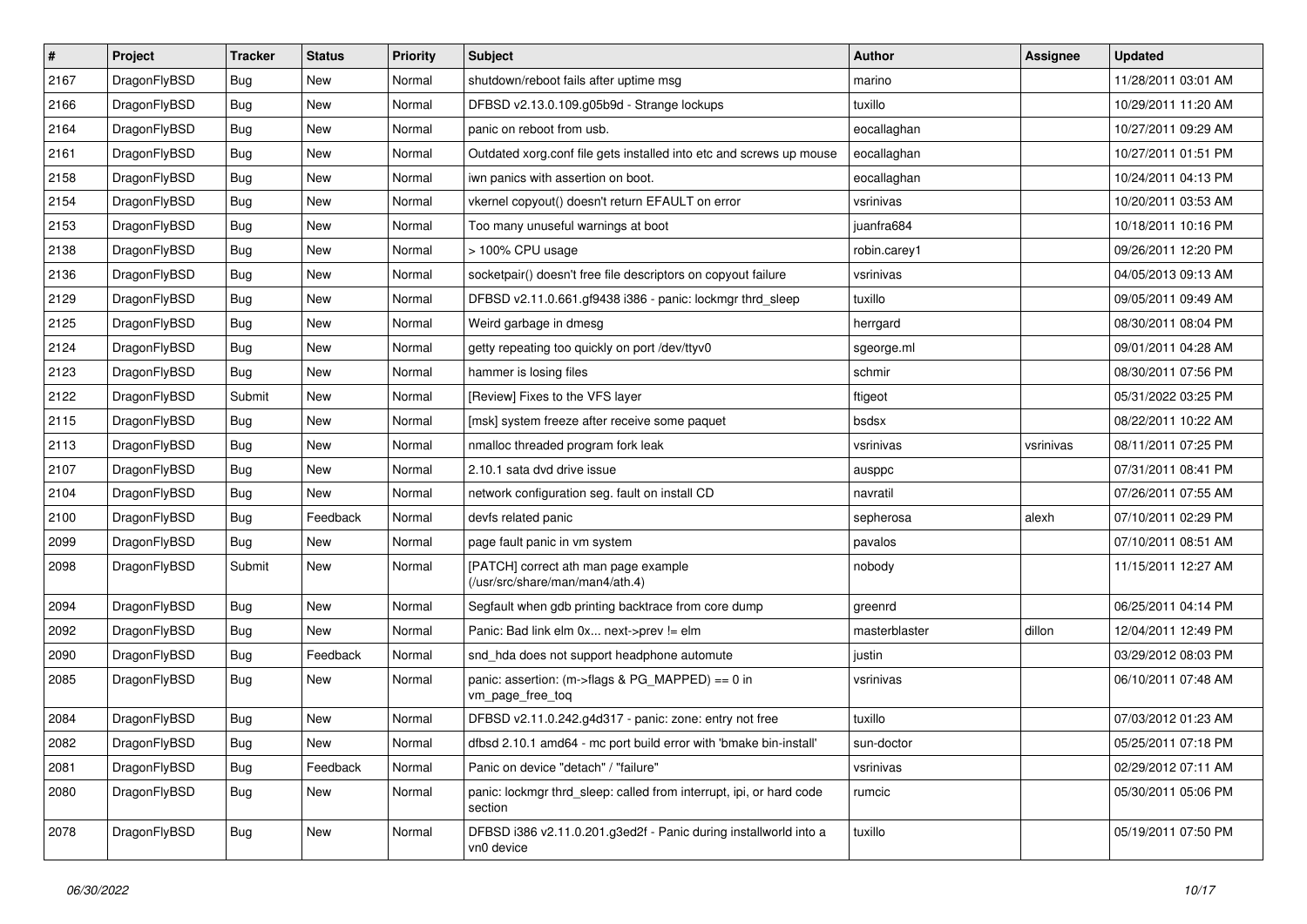| $\sharp$ | Project      | <b>Tracker</b> | <b>Status</b> | <b>Priority</b> | <b>Subject</b>                                                                 | Author             | <b>Assignee</b> | <b>Updated</b>      |
|----------|--------------|----------------|---------------|-----------------|--------------------------------------------------------------------------------|--------------------|-----------------|---------------------|
| 2077     | DragonFlyBSD | Bug            | New           | Normal          | USB devices conflicting                                                        | srussell           |                 | 05/17/2011 05:12 PM |
| 2075     | DragonFlyBSD | Bug            | <b>New</b>    | Normal          | pflogd on x86_64                                                               | fanch              |                 | 05/16/2011 04:04 PM |
| 2072     | DragonFlyBSD | Bug            | <b>New</b>    | Normal          | Fatal trap 12: stopped at lwkt_send_ipiq3                                      | rumcic             |                 | 05/17/2011 04:12 AM |
| 2067     | DragonFlyBSD | <b>Bug</b>     | New           | Normal          | sound/pcm: "play interrupt timeout, channel dead"                              | matthiasr          |                 | 05/11/2021 03:55 AM |
| 2061     | DragonFlyBSD | Bug            | <b>New</b>    | Normal          | USB keyboard boot panic                                                        | sjg                |                 | 05/04/2012 12:20 AM |
| 2055     | DragonFlyBSD | <b>Bug</b>     | New           | Normal          | $ssh + IPV6 + bridge \Rightarrow connection freezes$                           | steve              |                 | 04/24/2011 07:13 PM |
| 2052     | DragonFlyBSD | Bug            | New           | Normal          | Kernel panic: CPU APIC ID out of range                                         | Anonymous          |                 | 05/02/2011 11:06 AM |
| 2051     | DragonFlyBSD | <b>Bug</b>     | <b>New</b>    | Normal          | No ipv6 lan route entry created on 2.10                                        | ftigeot            |                 | 04/21/2011 10:37 AM |
| 2048     | DragonFlyBSD | <b>Bug</b>     | New           | Normal          | panic: ffs_sync: rofs mod                                                      | pavalos            |                 | 04/12/2011 05:45 AM |
| 2045     | DragonFlyBSD | Bug            | <b>New</b>    | Normal          | ral(4): Fatal trap 12: page fault while in kernel mode (two panics)            | herrgard           |                 | 11/03/2011 05:34 PM |
| 2042     | DragonFlyBSD | Bug            | New           | Normal          | kernel panic, when run boot0cfg                                                | sepherosa          |                 | 05/31/2022 03:01 PM |
| 2037     | DragonFlyBSD | <b>Bug</b>     | Feedback      | Normal          | Panic Bad link elm while building packages                                     | ftigeot            | dillon          | 04/21/2011 07:20 AM |
| 2013     | DragonFlyBSD | <b>Bug</b>     | In Progress   | Normal          | oversized DMA request loop                                                     | josepht            |                 | 05/11/2021 04:06 AM |
| 2008     | DragonFlyBSD | Bug            | <b>New</b>    | Normal          | lwkt_setcpu_remote: td->td_flags 00800621 console flood                        | pavalos            |                 | 03/06/2011 09:37 PM |
| 2004     | DragonFlyBSD | <b>Bug</b>     | <b>New</b>    | Normal          | LWKT_WAIT_IPIQ panic                                                           | steve              |                 | 03/08/2011 05:46 PM |
| 1990     | DragonFlyBSD | <b>Bug</b>     | <b>New</b>    | Normal          | /mnt too large to mount                                                        | peur.neu           |                 | 02/16/2011 11:24 PM |
| 1984     | DragonFlyBSD | <b>Bug</b>     | New           | Normal          | hammer mount fails after crash - HAMMER: FIFO record bad head<br>signature     | thomas.nikolajsen  |                 | 03/08/2011 06:57 PM |
| 1975     | DragonFlyBSD | <b>Bug</b>     | New           | Normal          | Applications seg fault in select() and poll()                                  | rumcic             |                 | 05/31/2022 02:58 PM |
| 1969     | DragonFlyBSD | <b>Bug</b>     | <b>New</b>    | Normal          | pf-related network problem                                                     | pavalos            | lentferj        | 02/01/2011 06:57 PM |
| 1964     | DragonFlyBSD | <b>Bug</b>     | New           | Normal          | iwn (panic assertion : wlan assert serialized)                                 | sjmm.ptr           | josepht         | 02/01/2011 12:57 PM |
| 1961     | DragonFlyBSD | Bug            | <b>New</b>    | Normal          | Can't create dump from DDB                                                     | shamaz             |                 | 01/29/2011 09:02 PM |
| 1959     | DragonFlyBSD | <b>Bug</b>     | New           | Normal          | DFBSD v2.9.1.422.gc98f2 - Panic during boot - IPv6 and PF                      | tuxillo            |                 | 01/13/2011 03:37 AM |
| 1951     | DragonFlyBSD | <b>Bug</b>     | New           | Normal          | dma_timeouts at phyaddr on a good hdd                                          | peur.neu           |                 | 01/04/2011 07:12 AM |
| 1949     | DragonFlyBSD | <b>Bug</b>     | <b>New</b>    | Normal          | iwn panic                                                                      | pavalos            |                 | 01/30/2011 03:21 AM |
| 1946     | DragonFlyBSD | <b>Bug</b>     | New           | Normal          | ieee80211 panic                                                                | pavalos            | josepht         | 01/27/2011 06:00 PM |
| 1944     | DragonFlyBSD | <b>Bug</b>     | <b>New</b>    | Normal          | panic: backing object 0xdea7b258 was somehow re-referenced<br>during collapse! | sepherosa          |                 | 12/27/2010 02:06 AM |
| 1943     | DragonFlyBSD | <b>Bug</b>     | New           | Normal          | hammer assertion panic                                                         | peter              |                 | 12/27/2010 12:45 AM |
| 1942     | DragonFlyBSD | <b>Bug</b>     | <b>New</b>    | Normal          | locking against myself in getcacheblk()?                                       | qhwt.dfly          |                 | 05/31/2022 02:15 PM |
| 1941     | DragonFlyBSD | <b>Bug</b>     | <b>New</b>    | Normal          | wlan config crash                                                              | abandon.every.hope |                 | 12/24/2010 07:54 PM |
| 1939     | DragonFlyBSD | <b>Bug</b>     | New           | Normal          | Panic on nightly build and stress test box                                     | lentferj           |                 | 12/18/2010 08:41 AM |
| 1935     | DragonFlyBSD | <b>Bug</b>     | New           | Normal          | mouse does not work after switching between x and console                      | shamaz             |                 | 12/13/2010 10:06 AM |
| 1923     | DragonFlyBSD | <b>Bug</b>     | New           | Normal          | Abysmal NFS performance with IPv6                                              | ftigeot            |                 | 12/05/2010 09:34 PM |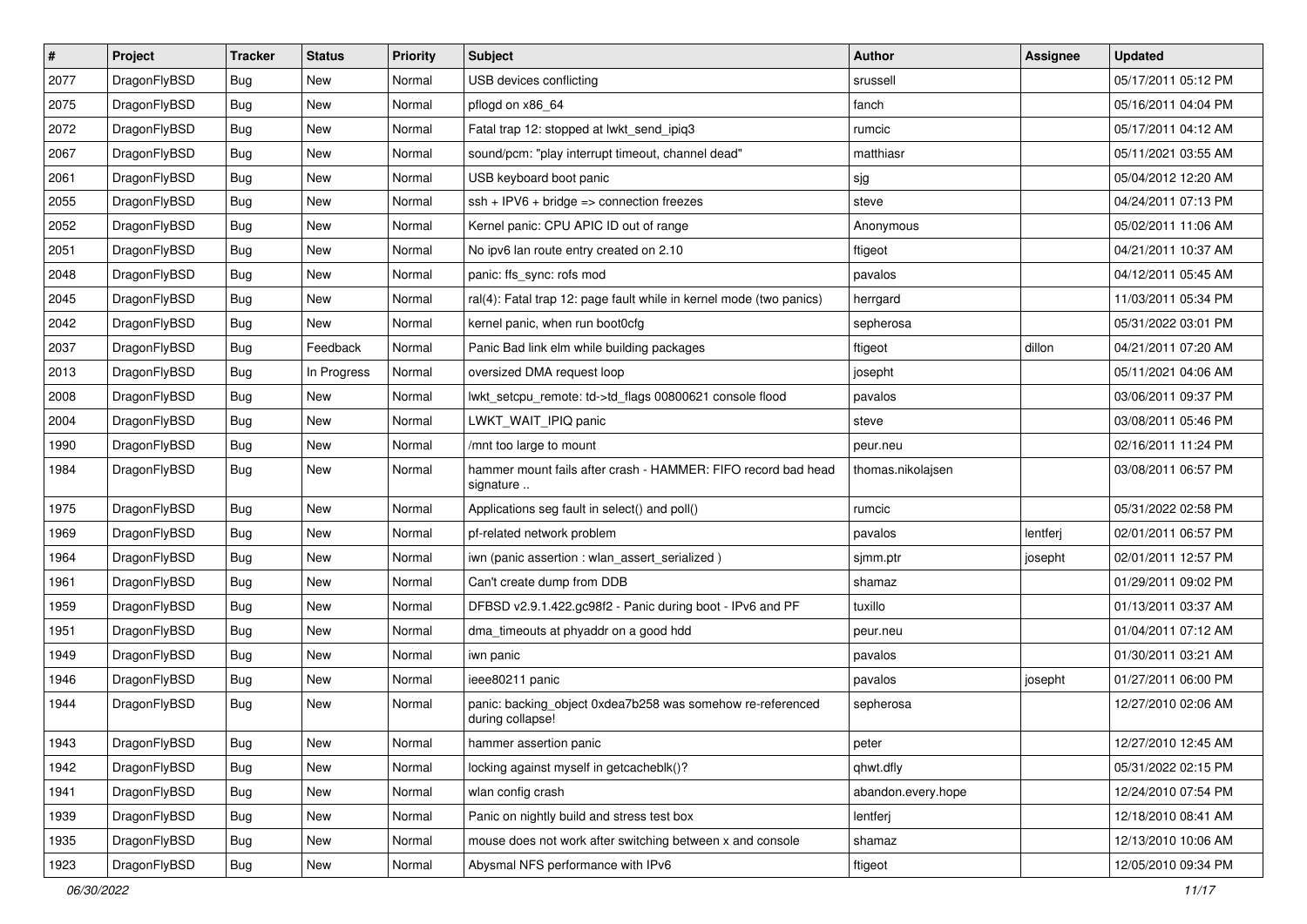| $\sharp$ | Project      | <b>Tracker</b> | <b>Status</b> | <b>Priority</b> | Subject                                                                                                                                                                                           | <b>Author</b>    | Assignee | <b>Updated</b>      |
|----------|--------------|----------------|---------------|-----------------|---------------------------------------------------------------------------------------------------------------------------------------------------------------------------------------------------|------------------|----------|---------------------|
| 1921     | DragonFlyBSD | <b>Bug</b>     | In Progress   | Normal          | we miss mlockall                                                                                                                                                                                  | alexh            | tuxillo  | 06/18/2022 04:08 AM |
| 1917     | DragonFlyBSD | Bug            | New           | Normal          | panic: assertion: (RB_EMPTY(&ip->rec_tree) && (ip->flags &<br>HAMMER_INODE_XDIRTY) == 0)    (!RB_EMPTY(&ip->rec_tree)<br>&& (ip->flags & HAMMER INODE XDIRTY) != 0) in<br>hammer_flush_inode_done | qhwt.dfly        |          | 11/24/2010 03:23 AM |
| 1916     | DragonFlyBSD | <b>Bug</b>     | <b>New</b>    | Normal          | Constant crashes on x86_64 with UFS                                                                                                                                                               | lentferj         |          | 11/21/2010 07:40 PM |
| 1913     | DragonFlyBSD | <b>Bug</b>     | New           | Normal          | panic: assertion: ip->flush state != HAMMER FST FLUSH in<br>hammer_flush_inode_core                                                                                                               | swildner         |          | 11/20/2010 05:27 PM |
| 1907     | DragonFlyBSD | Bug            | New           | Normal          | Hammer crash in hammer flusher flush()                                                                                                                                                            | swildner         |          | 11/11/2010 05:07 AM |
| 1899     | DragonFlyBSD | <b>Bug</b>     | New           | Normal          | Keyboard doesn't work                                                                                                                                                                             | fransm           |          | 05/15/2022 03:32 PM |
| 1884     | DragonFlyBSD | <b>Bug</b>     | <b>New</b>    | Normal          | System completely freezes while listening music (devbuf: malloc<br>limit exceeded)                                                                                                                | shamaz           |          | 01/24/2011 05:00 PM |
| 1877     | DragonFlyBSD | Bug            | <b>New</b>    | Normal          | Freeze during 1st hammer cleanup after new install                                                                                                                                                | elekktretterr    |          | 05/15/2022 11:43 AM |
| 1876     | DragonFlyBSD | <b>Bug</b>     | New           | Normal          | devfs in jail + logging out from console(ttyv1+) -> panic                                                                                                                                         | qhwt.dfly        | tuxillo  | 05/31/2022 03:24 PM |
| 1874     | DragonFlyBSD | <b>Bug</b>     | New           | Normal          | mpd listening on all IPs, accepting only on one                                                                                                                                                   | rumcic           |          | 05/08/2011 01:01 PM |
| 1873     | DragonFlyBSD | <b>Bug</b>     | <b>New</b>    | Normal          | Panic upon usb mouse detach and reattaching                                                                                                                                                       | rumcic           |          | 02/01/2011 09:53 AM |
| 1867     | DragonFlyBSD | <b>Bug</b>     | New           | Normal          | it(4) motherboard and fan problems                                                                                                                                                                | tuxillo          |          | 07/08/2011 10:48 AM |
| 1861     | DragonFlyBSD | <b>Bug</b>     | <b>New</b>    | Normal          | panic via kprintf (lockmgr called in a hard section)                                                                                                                                              | vsrinivas        |          | 10/11/2010 12:56 AM |
| 1860     | DragonFlyBSD | <b>Bug</b>     | Feedback      | Normal          | Panic while creating UFS fs on vn(4) for initrd                                                                                                                                                   | matthias         |          | 02/29/2012 07:16 AM |
| 1850     | DragonFlyBSD | <b>Bug</b>     | <b>New</b>    | Normal          | volume-add on hammer root fs panic                                                                                                                                                                | Johannes.Hofmann |          | 04/18/2019 04:27 AM |
| 1836     | DragonFlyBSD | <b>Bug</b>     | New           | Normal          | Incorrect TCP checksum show up in tcpdump                                                                                                                                                         | robgar1          |          | 05/15/2022 11:22 AM |
| 1826     | DragonFlyBSD | <b>Bug</b>     | New           | Normal          | panic during boot: assertion so->so port  in tcp input                                                                                                                                            | ftigeot          |          | 05/15/2022 11:05 AM |
| 1824     | DragonFlyBSD | <b>Bug</b>     | Feedback      | Normal          | kernel panic, x86, 2.7.3.859.ge5104                                                                                                                                                               | akirchhoff135014 |          | 03/10/2013 07:49 AM |
| 1818     | DragonFlyBSD | Bug            | New           | Normal          | panic: Bad tailq NEXT (kqueue issue ?)                                                                                                                                                            | ftigeot          |          | 05/15/2022 11:40 AM |
| 1786     | DragonFlyBSD | <b>Bug</b>     | New           | Normal          | Calling NULL function pointer initiates panic loop                                                                                                                                                | sjg              |          | 10/11/2010 05:28 PM |
| 1774     | DragonFlyBSD | Bug            | New           | Normal          | New IP header cleanup branch available for testing                                                                                                                                                | dillon           |          | 05/15/2022 10:59 AM |
| 1769     | DragonFlyBSD | <b>Bug</b>     | New           | Normal          | panic: assertion: _tp->tt_msg->tt_cpuid == mycpuid in<br>tcp_callout_active                                                                                                                       | pavalos          | sjg      | 05/15/2022 11:07 AM |
| 1749     | DragonFlyBSD | <b>Bug</b>     | In Progress   | Normal          | HAMMER fsstress panic in hammer_flush_inode_core<br>'ip->flush_state != HAMMER_FST_FLUSH'                                                                                                         | vsrinivas        |          | 05/11/2021 04:06 AM |
| 1745     | DragonFlyBSD | <b>Bug</b>     | Feedback      | Normal          | kmalloc panic                                                                                                                                                                                     | josepht          |          | 05/11/2021 04:05 AM |
| 1744     | DragonFlyBSD | <b>Bug</b>     | In Progress   | Normal          | HAMMER fsstress panic in hammer_setup_child_callback                                                                                                                                              | vsrinivas        |          | 05/11/2021 04:05 AM |
| 1727     | DragonFlyBSD | <b>Bug</b>     | Feedback      | Normal          | CD boot panic (2.6.1) (usb?)                                                                                                                                                                      | kiril            |          | 05/15/2022 05:10 AM |
| 1718     | DragonFlyBSD | <b>Bug</b>     | Feedback      | Normal          | IDE disk drive not detected by x86_64 2.6.1 Live CD                                                                                                                                               | bcox             |          | 11/27/2021 08:25 AM |
| 1717     | DragonFlyBSD | <b>Bug</b>     | Feedback      | Normal          | HAMMER panic in hammer_cursor_down()                                                                                                                                                              | josepht1         |          | 05/11/2021 04:05 AM |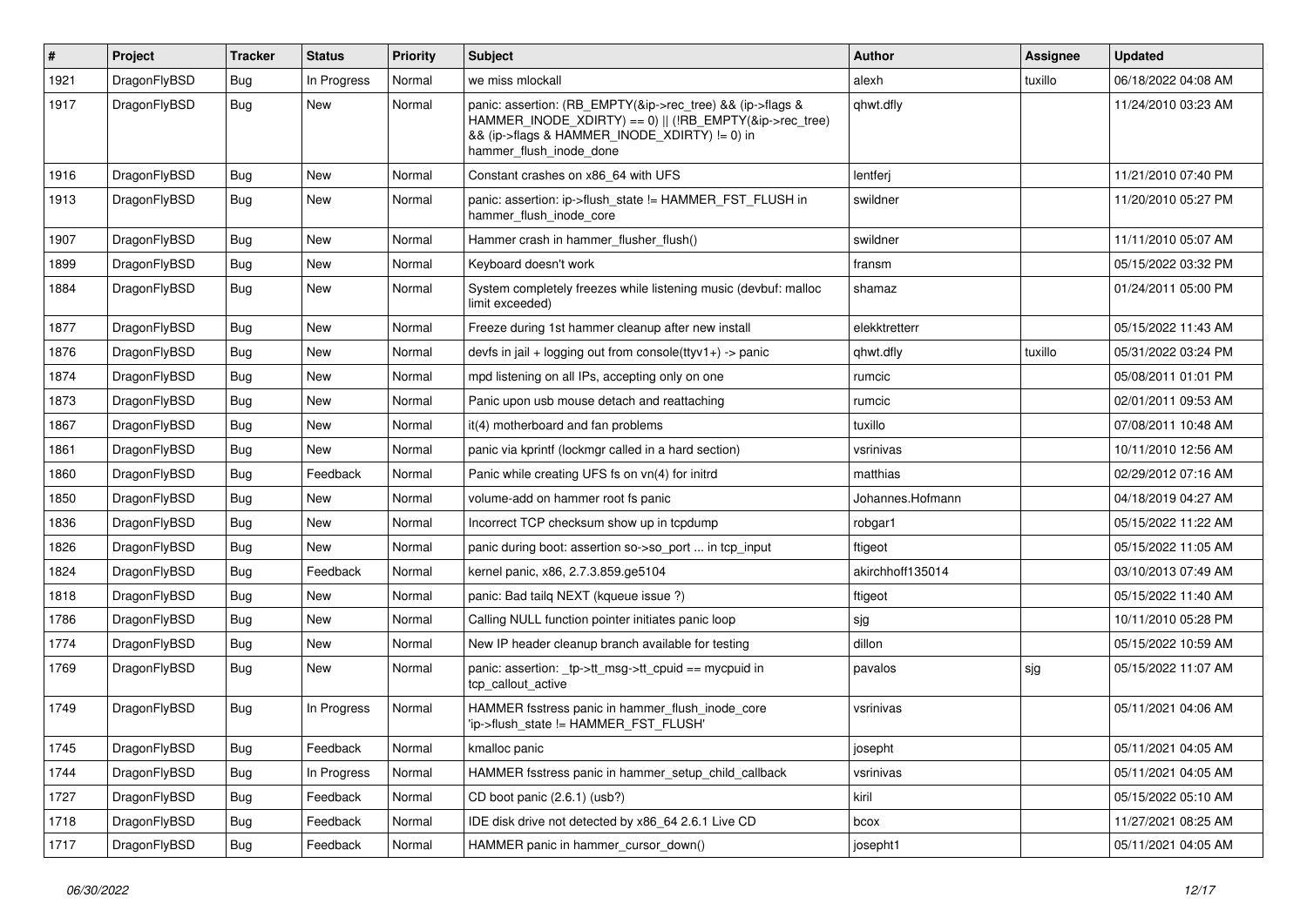| #    | Project      | <b>Tracker</b> | <b>Status</b> | <b>Priority</b> | Subject                                                                                         | <b>Author</b>    | <b>Assignee</b> | <b>Updated</b>      |
|------|--------------|----------------|---------------|-----------------|-------------------------------------------------------------------------------------------------|------------------|-----------------|---------------------|
| 1700 | DragonFlyBSD | Submit         | In Progress   | Normal          | skip boot2 menu on <enter></enter>                                                              | Johannes.Hofmann | tuxillo         | 05/15/2022 08:35 AM |
| 1695 | DragonFlyBSD | Bug            | New           | Normal          | NFS-related system breakdown                                                                    | Anonymous        |                 | 04/10/2014 12:35 AM |
| 1672 | DragonFlyBSD | <b>Bug</b>     | Feedback      | Normal          | panic (trap 12) around btree search() in 2.4.1-RELEASE                                          | floid            |                 | 01/19/2015 03:36 AM |
| 1669 | DragonFlyBSD | <b>Bug</b>     | In Progress   | Normal          | Drive wont open using button                                                                    | elekktretterr    |                 | 02/29/2012 12:05 PM |
| 1668 | DragonFlyBSD | Bug            | Feedback      | Normal          | Power button not working                                                                        | elekktretterr    |                 | 03/10/2013 06:22 AM |
| 1661 | DragonFlyBSD | <b>Bug</b>     | In Progress   | Normal          | panic on password entry mount smb filesystem                                                    | vsrinivas        |                 | 11/27/2021 08:29 AM |
| 1634 | DragonFlyBSD | Bug            | <b>New</b>    | Normal          | panic: spin_lock: 0xe4ad1320, indefinitive wait!                                                | elekktretterr    |                 | 01/19/2015 03:21 AM |
| 1618 | DragonFlyBSD | <b>Bug</b>     | Feedback      | Normal          | collision for 'struct pmap' when using RPC and <sys user.h=""></sys>                            | carenas          |                 | 05/11/2021 04:05 AM |
| 1613 | DragonFlyBSD | <b>Bug</b>     | Feedback      | Normal          | USB Keyboard not working on master                                                              | elekktretterr    |                 | 05/11/2021 04:05 AM |
| 1594 | DragonFlyBSD | Bug            | New           | Normal          | Kernel panic during boot from Live CD on Dell E6400                                             | bodie            |                 | 05/11/2021 03:54 AM |
| 1593 | DragonFlyBSD | <b>Bug</b>     | Feedback      | Normal          | panic: assertion: $ccb == ap$ ap- $\geq$ err $ccb$ in ahci put err $ccb$                        | ftigeot          | ftigeot         | 05/15/2022 05:09 AM |
| 1592 | DragonFlyBSD | <b>Bug</b>     | Feedback      | Normal          | AcpiOSUnmapMemory: Warning, deallocation did not track<br>allocation.                           | eocallaghan      |                 | 06/02/2014 07:45 AM |
| 1591 | DragonFlyBSD | Bug            | Feedback      | Normal          | Lenovo X301 hangs with AHCI Driver CMD TIMEOUT<br>STS=d0 <bsy></bsy>                            | eocallaghan      |                 | 05/11/2021 04:05 AM |
| 1587 | DragonFlyBSD | Bug            | Feedback      | Normal          | can't gdb across fork                                                                           | corecode         | tuxillo         | 05/11/2021 03:54 AM |
| 1584 | DragonFlyBSD | <b>Bug</b>     | In Progress   | Normal          | can't use ssh from jail: debug1: read_passphrase: can't open<br>/dev/tty: Device busy           | corecode         | tuxillo         | 05/11/2021 03:53 AM |
| 1583 | DragonFlyBSD | Bug            | In Progress   | Normal          | panic: assertion: cursor->trans->sync_lock_refs > 0 in<br>hammer_recover_cursor                 | corecode         | tuxillo         | 05/11/2021 03:53 AM |
| 1580 | DragonFlyBSD | Bug            | Feedback      | Normal          | Panic (Fatal trap 12: page fault while in kernel mode) while playing<br>with pf and netif names | rumcic           |                 | 12/21/2018 01:21 AM |
| 1579 | DragonFlyBSD | Bug            | Feedback      | Normal          | dfly 2.4.1 does not like HP DL360G4p and Smart Array 6400 with<br>MSA20                         | tomaz.borstnar   | tuxillo         | 06/02/2014 02:44 PM |
| 1577 | DragonFlyBSD | Bug            | Feedback      | Normal          | panic: assertion: leaf->base.obj_id == ip->obj_id in<br>hammer ip delete range                  | qhwt+dfly        |                 | 05/11/2021 04:01 AM |
| 1563 | DragonFlyBSD | Bug            | Feedback      | Normal          | reset(1) doesn't reset terminal to the defaults                                                 | hasso            |                 | 03/10/2013 04:17 AM |
| 1560 | DragonFlyBSD | Bug            | Feedback      | Normal          | Unable to modify partition table on ThinkPad T61p during install                                | rehsack          |                 | 01/15/2015 08:57 AM |
| 1559 | DragonFlyBSD | Bug            | <b>New</b>    | Normal          | kernel trap                                                                                     | phma             |                 | 11/27/2021 08:43 AM |
| 1556 | DragonFlyBSD | <b>Bug</b>     | New           | Normal          | many processes stuck in "hmrrcm", system unusable                                               | corecode         | tuxillo         | 05/11/2021 03:52 AM |
| 1547 | DragonFlyBSD | <b>Bug</b>     | In Progress   | Normal          | disklabel64 automatic sizing                                                                    | corecode         | tuxillo         | 05/11/2021 03:52 AM |
| 1528 | DragonFlyBSD | <b>Bug</b>     | In Progress   | Normal          | ktrace does not show proper return values for pipe(2)                                           | corecode         | tuxillo         | 05/11/2021 03:52 AM |
| 1525 | DragonFlyBSD | <b>Bug</b>     | New           | Normal          | boehm-gc problems                                                                               | hasso            |                 | 10/13/2012 07:13 PM |
| 1521 | DragonFlyBSD | <b>Bug</b>     | Feedback      | Normal          | amd64 2.4 livecd won't mount root at boot                                                       | bolapara         |                 | 01/28/2018 03:45 AM |
| 1502 | DragonFlyBSD | <b>Bug</b>     | In Progress   | Normal          | Lock while deleting files from nohistory HAMMER directories                                     | hasso            |                 | 03/10/2013 04:28 AM |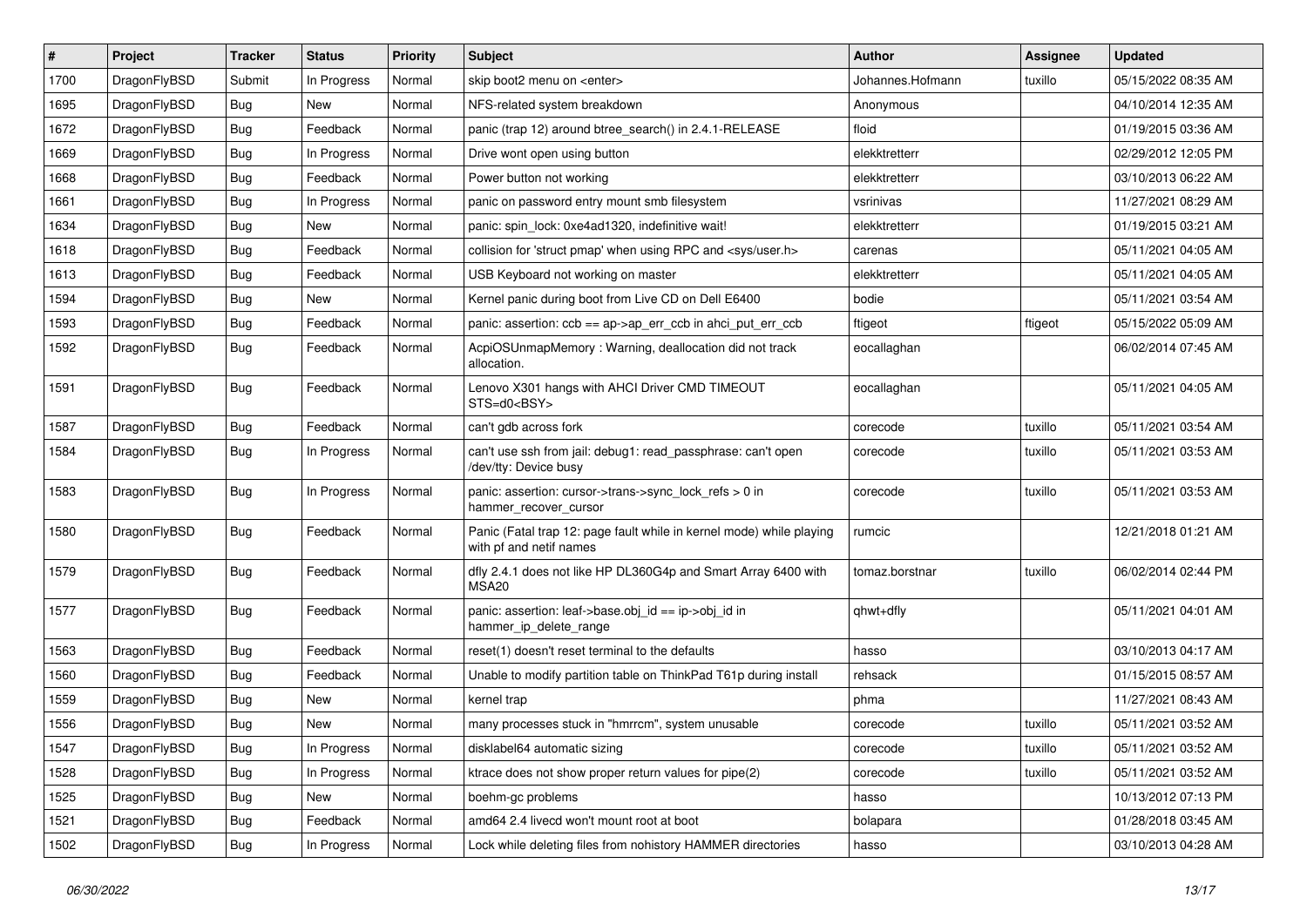| #    | Project      | <b>Tracker</b> | <b>Status</b> | <b>Priority</b> | Subject                                                                                                                                                   | <b>Author</b>  | Assignee | <b>Updated</b>      |
|------|--------------|----------------|---------------|-----------------|-----------------------------------------------------------------------------------------------------------------------------------------------------------|----------------|----------|---------------------|
| 1489 | DragonFlyBSD | Bug            | Feedback      | Normal          | panic: ufs_dirbad: bad dir                                                                                                                                | rumcic         |          | 03/10/2013 04:34 AM |
| 1486 | DragonFlyBSD | <b>Bug</b>     | Feedback      | Normal          | Interrupt storm related to SATA DVD device                                                                                                                | hasso          |          | 05/11/2021 04:01 AM |
| 1481 | DragonFlyBSD | Bug            | Feedback      | Normal          | panic: assertion: kva p(buf) in soopt from kbuf (after ipfw pipe<br>show, 2.2.1-R)                                                                        | combiner       |          | 05/11/2021 04:01 AM |
| 1475 | DragonFlyBSD | <b>Bug</b>     | In Progress   | Normal          | kernel blocks with low memory and syscons setting a high res mode<br>/ scrollback                                                                         | corecode       | tuxillo  | 05/11/2021 03:52 AM |
| 1474 | DragonFlyBSD | Bug            | <b>New</b>    | Normal          | ithread 1 unexpectedly rescheduled                                                                                                                        | corecode       | tuxillo  | 05/11/2021 03:52 AM |
| 1469 | DragonFlyBSD | Bug            | In Progress   | Normal          | Hammer history security concern                                                                                                                           | corecode       | tuxillo  | 05/11/2021 03:52 AM |
| 1463 | DragonFlyBSD | Bug            | <b>New</b>    | Normal          | Mountroot before drives are initialized                                                                                                                   | elekktretterr  |          | 12/07/2010 01:30 PM |
| 1456 | DragonFlyBSD | Bug            | Feedback      | Normal          | Microsoft wireless desktop problems                                                                                                                       | elekktretterr  |          | 01/15/2015 08:34 AM |
| 1454 | DragonFlyBSD | Bug            | Feedback      | Normal          | Unable to boot from external USB DVD drive                                                                                                                | elekktretterr  |          | 05/11/2021 04:01 AM |
| 1448 | DragonFlyBSD | Bug            | Feedback      | Normal          | panic: assertion: _tp->tt_msg->tt_cpuid == mycpuid in<br>tcp_callout_active tcp_output tcp_usr_send netmsg_pru_send<br>netmsg service tcpmsg service loop | dillon         |          | 05/11/2021 04:00 AM |
| 1442 | DragonFlyBSD | Bug            | New           | Normal          | blocking SIGSEGV and triggering a segment violation produces an<br>all CPU consuming process                                                              | corecode       | tuxillo  | 05/11/2021 03:52 AM |
| 1440 | DragonFlyBSD | Bug            | <b>New</b>    | Normal          | ptrace/gdb doesn't work after process blocks SIGTRAP                                                                                                      | corecode       | tuxillo  | 05/11/2021 03:52 AM |
| 1430 | DragonFlyBSD | Bug            | New           | Normal          | Buggy w(1)?                                                                                                                                               | hasso          | alexh    | 11/24/2010 08:09 AM |
| 1429 | DragonFlyBSD | Bug            | Feedback      | Normal          | vkernel bug - "mfree: m->m_nextpkt != NULL"                                                                                                               | dillon         |          | 05/11/2021 04:00 AM |
| 1411 | DragonFlyBSD | Bug            | Feedback      | Normal          | Burning doesn't work with ahci(4)                                                                                                                         | hasso          | dillon   | 05/11/2021 04:00 AM |
| 1398 | DragonFlyBSD | Submit         | In Progress   | Normal          | hdestroy(3) restricts hash key to point to malloc'ed space                                                                                                | Anonymous      |          | 08/20/2021 04:06 PM |
| 1397 | DragonFlyBSD | Bug            | Feedback      | Normal          | jobs -I output inconsistency when called from script                                                                                                      | Anonymous      | tuxillo  | 05/15/2022 05:07 AM |
| 1390 | DragonFlyBSD | Bug            | In Progress   | Normal          | Use id_t type for {get,set}priority()                                                                                                                     | Anonymous      | tuxillo  | 07/05/2019 02:18 AM |
| 1387 | DragonFlyBSD | Bug            | Feedback      | Normal          | zero-size malloc and ps: kvm getprocs: Bad address                                                                                                        | qhwt+dfly      |          | 05/11/2021 04:00 AM |
| 1368 | DragonFlyBSD | Bug            | In Progress   | Normal          | suspend signal race?                                                                                                                                      | qhwt+dfly      |          | 05/11/2021 03:51 AM |
| 1336 | DragonFlyBSD | Bug            | In Progress   | Normal          | Still looking for reports of missed directory entries w/ HAMMER                                                                                           | dillon         |          | 05/11/2021 04:00 AM |
| 1332 | DragonFlyBSD | Bug            | Feedback      | Normal          | DFBSD 2.2 - Booting usbcdrom/usbsticks on thinkpad hangs on<br>"BTX Halted"                                                                               | tuxillo        |          | 05/11/2021 04:00 AM |
| 1330 | DragonFlyBSD | Bug            | Feedback      | Normal          | Hammer, usb disk, SYNCHRONIZE CACHE failure                                                                                                               | josepht        |          | 06/02/2014 04:56 AM |
| 1307 | DragonFlyBSD | Bug            | In Progress   | Normal          | hammer tid -2 shows unexpected result                                                                                                                     | corecode       |          | 10/18/2016 05:29 PM |
| 1302 | DragonFlyBSD | <b>Bug</b>     | In Progress   | Normal          | Checkpoint regression?                                                                                                                                    | sjg            | sjg      | 07/10/2013 05:22 PM |
| 1293 | DragonFlyBSD | <b>Bug</b>     | New           | Normal          | 2.2.1-REL Installer Request                                                                                                                               | mk             | tuxillo  | 05/11/2021 04:00 AM |
| 1287 | DragonFlyBSD | Bug            | Feedback      | Normal          | altq configuration doesn't work                                                                                                                           | corecode       | tuxillo  | 05/11/2021 03:51 AM |
| 1282 | DragonFlyBSD | <b>Bug</b>     | Feedback      | Normal          | panic (trap 12) when booting SMP kernel on Atom 330 (dual core)                                                                                           | tomaz.borstnar |          | 05/11/2021 04:00 AM |
| 1250 | DragonFlyBSD | <b>Bug</b>     | Feedback      | Normal          | Panic upon plugging an USB flash drive into the machine                                                                                                   | rumcic         |          | 03/10/2013 05:17 AM |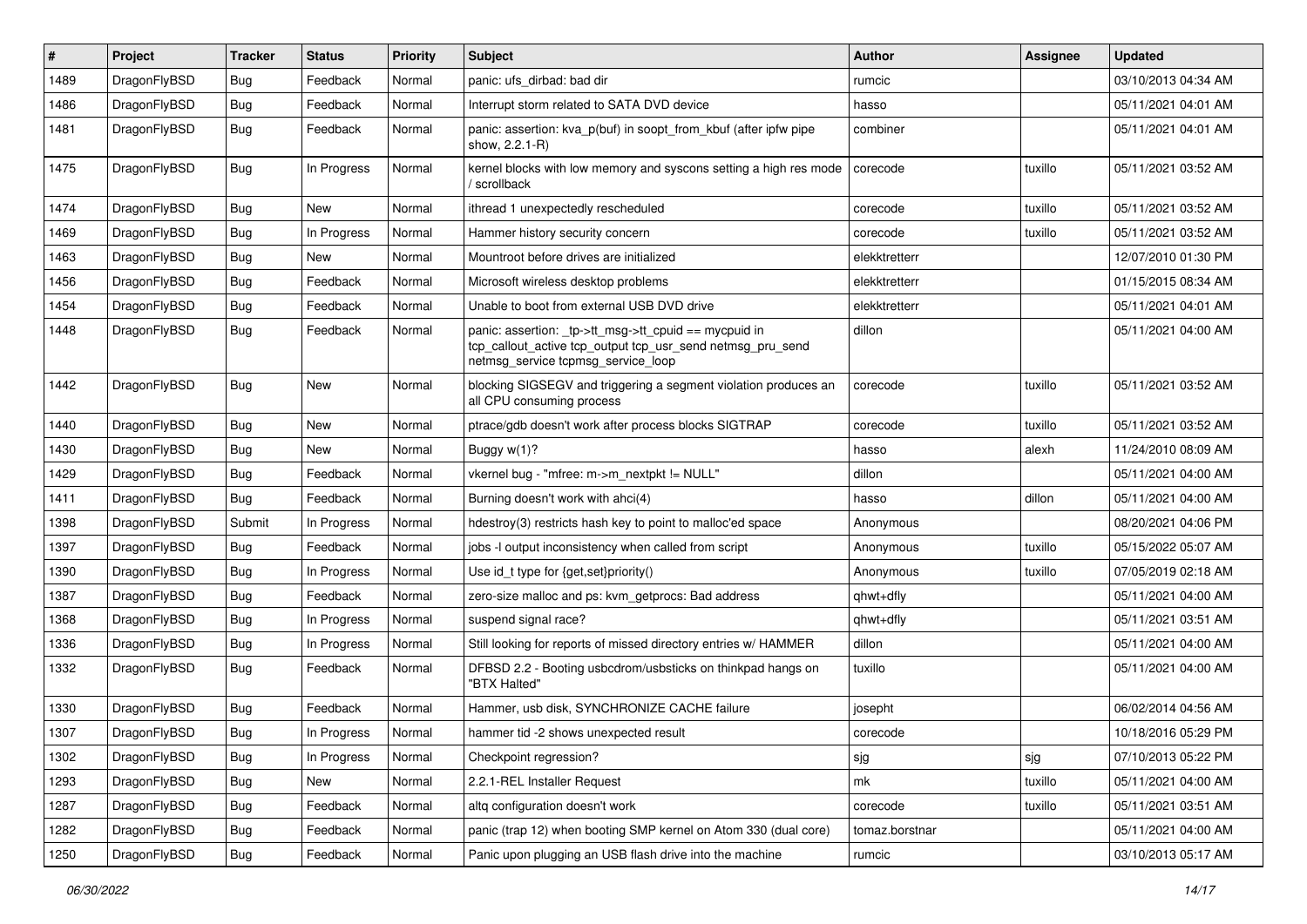| $\sharp$ | Project      | <b>Tracker</b> | <b>Status</b> | <b>Priority</b> | Subject                                                          | <b>Author</b>   | Assignee  | <b>Updated</b>      |
|----------|--------------|----------------|---------------|-----------------|------------------------------------------------------------------|-----------------|-----------|---------------------|
| 1249     | DragonFlyBSD | Bug            | Feedback      | Normal          | panic: ffs_vfree: freeing free inode                             | rumcic          |           | 03/10/2013 05:13 AM |
| 1246     | DragonFlyBSD | Bug            | <b>New</b>    | Normal          | bad resolution (monitor desync) with livedvd                     | Przem0l         |           | 02/18/2014 06:29 AM |
| 1218     | DragonFlyBSD | Bug            | In Progress   | Normal          | panic: assertion: error == 0 in hammer_start_transaction         | rumcic          |           | 05/11/2021 04:00 AM |
| 1194     | DragonFlyBSD | <b>Bug</b>     | New           | Normal          | SCSI errors while trying to copy photos from my camera           | elekktretterr   |           | 01/14/2015 04:39 PM |
| 1193     | DragonFlyBSD | Bug            | <b>New</b>    | Normal          | kernel doesn't recognize cdrom drive                             | nonsolosoft     |           | 01/25/2014 09:11 PM |
| 1192     | DragonFlyBSD | Submit         | New           | Normal          | KKASSERTs in sys/kern/uipc_{msg,socket}.c are too strict         | rumcic          |           | 05/11/2021 04:07 AM |
| 1181     | DragonFlyBSD | Bug            | In Progress   | Normal          | ACX111 panic                                                     | elekktretterr   |           | 05/11/2021 04:00 AM |
| 1144     | DragonFlyBSD | Bug            | Feedback      | Normal          | Incorrect clock under KVM                                        | msylvan         |           | 03/09/2013 01:17 PM |
| 1101     | DragonFlyBSD | <b>Bug</b>     | Feedback      | Normal          | ohci related panic                                               | polachok        |           | 05/11/2021 04:00 AM |
| 1030     | DragonFlyBSD | Bug            | In Progress   | Normal          | msdosfs umount panic                                             | corecode        | tuxillo   | 05/11/2021 03:51 AM |
| 998      | DragonFlyBSD | Bug            | In Progress   | Normal          | Unconfiguring a vn while it is mounted                           | rumcic          | tuxillo   | 05/11/2021 04:00 AM |
| 989      | DragonFlyBSD | <b>Bug</b>     | <b>New</b>    | Normal          | installer/fdisk trouble with wrapped values                      | Discodestroyer  |           | 02/18/2014 06:27 AM |
| 979      | DragonFlyBSD | <b>Bug</b>     | Feedback      | Normal          | Failure-prone USB mass storage (SB600? msdosfs? CAM?)            | floid           |           | 01/15/2015 08:38 AM |
| 911      | DragonFlyBSD | Bug            | Feedback      | Normal          | kldload/kernel linker can exceed malloc reserve and panic system | corecode        | tuxillo   | 05/11/2021 03:51 AM |
| 901      | DragonFlyBSD | Bug            | Feedback      | Normal          | route show needs to get data from all cpus                       | corecode        | tuxillo   | 05/11/2021 03:50 AM |
| 847      | DragonFlyBSD | <b>Bug</b>     | Feedback      | Normal          | processes getting stuck on mount point                           | corecode        | tuxillo   | 05/11/2021 03:50 AM |
| 846      | DragonFlyBSD | <b>Bug</b>     | Feedback      | Normal          | USB bugs:usb mouse can't used!                                   | frankning       |           | 01/15/2015 08:36 AM |
| 806      | DragonFlyBSD | Bug            | Feedback      | Normal          | boot error on MacBook                                            | tralamazza      |           | 06/04/2022 05:28 AM |
| 781      | DragonFlyBSD | <b>Bug</b>     | In Progress   | Normal          | fdisk uses wrong geometry on usb flash drives                    | corecode        | tuxillo   | 05/11/2021 03:50 AM |
| 742      | DragonFlyBSD | Bug            | In Progress   | Normal          | umount problems with multiple mounts                             | corecode        | tuxillo   | 06/25/2022 04:02 AM |
| 731      | DragonFlyBSD | Bug            | New           | Normal          | system freeze on "slice too large"                               | corecode        | tuxillo   | 06/25/2022 04:01 AM |
| 604      | DragonFlyBSD | <b>Bug</b>     | In Progress   | Normal          | 1.8.1-RELEASE - clock runs fast on mainboard ASUS P5A-B          | yeti            |           | 05/11/2021 03:55 AM |
| 570      | DragonFlyBSD | Bug            | Feedback      | Normal          | 1.8.x: ACPI problems                                             | qhwt+dfly       |           | 06/02/2014 03:45 AM |
| 341      | DragonFlyBSD | <b>Bug</b>     | New           | Normal          | Vinum erroneously repors devices as busy                         | corecode        | swildner  | 01/21/2012 04:50 AM |
| 331      | DragonFlyBSD | Bug            | In Progress   | Normal          | ftpsesame (aka Bridging S01E03)                                  | bastyaelvtars   |           | 03/09/2013 12:28 PM |
| 243      | DragonFlyBSD | Bug            | Feedback      | Normal          | weird behavior in the shell                                      | swildner        |           | 05/31/2022 02:51 PM |
| 168      | DragonFlyBSD | Bug            | In Progress   | Normal          | Livelocked limit engaged while trying to setup IPW wireless      | mschacht        | sepherosa | 05/11/2021 04:05 AM |
| 3311     | DragonFlyBSD | <b>Bug</b>     | New           | Low             | TrueCrypt support may cause kernel crash                         | arcade@b1t.name |           | 04/29/2022 06:19 AM |
| 3228     | DragonFlyBSD | Bug            | New           | Low             | pfi kif unref: state refcount $\leq$ 0 in dmesg                  | justin          |           | 03/05/2021 06:39 AM |
| 3132     | DragonFlyBSD | <b>Bug</b>     | New           | Low             | unifdef mined                                                    | bcallah         |           | 04/26/2018 08:34 PM |
| 3107     | DragonFlyBSD | <b>Bug</b>     | <b>New</b>    | Low             | ACPI interrupt storm when loading i915 on Lenovo T460            | oyvinht         |           | 07/15/2020 07:01 AM |
| 3101     | DragonFlyBSD | <b>Bug</b>     | New           | Low             | PFI CGI install not working in dragonflybsd 5.0.1 USB install    | bnegre82        |           | 05/11/2021 04:14 AM |
| 3024     | DragonFlyBSD | <b>Bug</b>     | New           | Low             | sys/dev/netif/wi/if_wi.c:1090]: (style) Redundant condition      | dcb             |           | 04/11/2017 11:56 AM |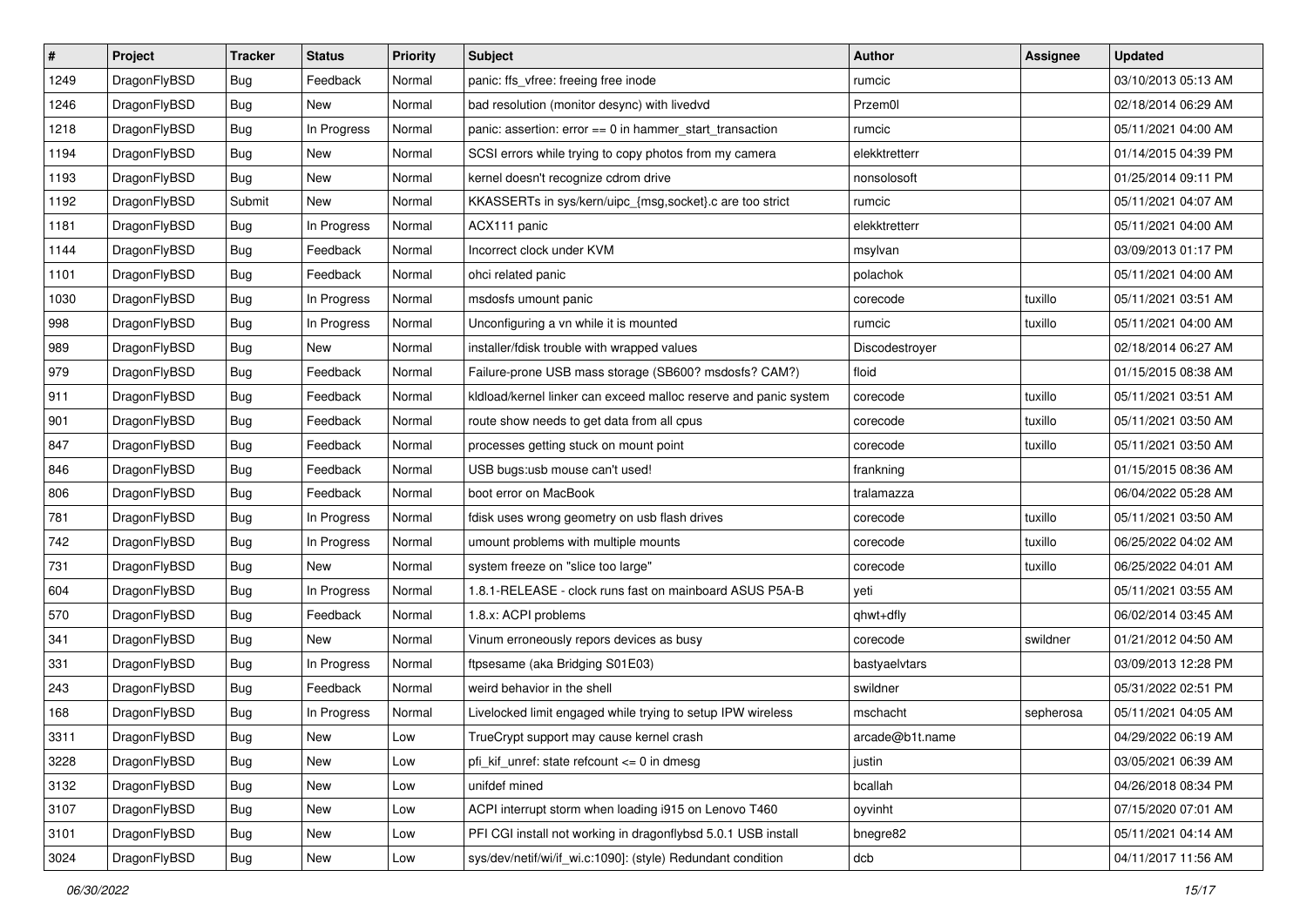| $\vert$ # | Project      | <b>Tracker</b> | <b>Status</b> | <b>Priority</b> | <b>Subject</b>                                                                                                | <b>Author</b>    | Assignee | <b>Updated</b>      |
|-----------|--------------|----------------|---------------|-----------------|---------------------------------------------------------------------------------------------------------------|------------------|----------|---------------------|
| 2931      | DragonFlyBSD | Bug            | <b>New</b>    | Low             | 'gdb' of 'vkernel' unable to print backtrace                                                                  | tofergus         |          | 07/26/2016 01:51 PM |
| 2887      | DragonFlyBSD | Bug            | <b>New</b>    | Low             | Missing extattr namespace to string and<br>extattr string to namespace functions                              | rubenk           |          | 02/06/2016 05:09 AM |
| 2882      | DragonFlyBSD | <b>Bug</b>     | <b>New</b>    | Low             | bridge sends packets from individual interfaces                                                               | arcade@b1t.name  |          | 01/09/2016 12:43 PM |
| 2878      | DragonFlyBSD | Bug            | New           | Low             | [fix] CCVER problem when using clang and cpu extensions<br>(intrinsics)                                       | arcade@b1t.name  |          | 06/24/2016 04:25 AM |
| 2877      | DragonFlyBSD | Bug            | <b>New</b>    | Low             | sed fails when working with UTF-8 locale and non-UTF symbols                                                  | arcade@b1t.name  |          | 12/30/2015 11:20 AM |
| 2859      | DragonFlyBSD | <b>Bug</b>     | <b>New</b>    | Low             | Installer configuration menu always highlights "Select timezone", no<br>matter which step was last completed. | cgag             |          | 12/02/2015 01:54 PM |
| 2858      | DragonFlyBSD | <b>Bug</b>     | New           | Low             | Installer "Local or UTC" question should have "No" selected by<br>default.                                    | cgag             |          | 12/02/2015 01:18 PM |
| 2797      | DragonFlyBSD | Bug            | In Progress   | Low             | vkernels with & without machdep.pmap mmu optimize                                                             | vellowrabbit2010 |          | 11/27/2021 08:06 AM |
| 2790      | DragonFlyBSD | Submit         | <b>New</b>    | Low             | filedesc softrefs increment code factoring                                                                    | dclink           |          | 02/21/2015 04:00 AM |
| 2721      | DragonFlyBSD | Submit         | Feedback      | Low             | Some few zalloc calls to objcache ones replacements                                                           | dclink           | tuxillo  | 05/11/2021 04:08 AM |
| 2680      | DragonFlyBSD | <b>Bug</b>     | <b>New</b>    | Low             | boot0cfg update makes box unbootable                                                                          | herrgard         |          | 06/10/2014 06:02 AM |
| 2675      | DragonFlyBSD | Bug            | New           | Low             | Ultimate N WiFi Link 5300 get iwn intr: fatal firmware error on 5GHz                                          | revuwa           |          | 05/11/2021 04:07 AM |
| 2636      | DragonFlyBSD | <b>Bug</b>     | Feedback      | Low             | Add -x flag to iostat (a la solaris)                                                                          | tuxillo          |          | 05/11/2021 04:07 AM |
| 2631      | DragonFlyBSD | Bug            | In Progress   | Low             | Verify library versioning current with full package build and switch it<br>on (after publishing packages)     | tuxillo          |          | 05/11/2021 04:06 AM |
| 2552      | DragonFlyBSD | Bug            | New           | Low             | hammer recovery should indicate progress                                                                      | phma             |          | 05/03/2013 12:13 AM |
| 2529      | DragonFlyBSD | <b>Bug</b>     | New           | Low             | Sundance network adapter is not detected and attached                                                         | kworr            |          | 03/25/2013 02:29 AM |
| 2403      | DragonFlyBSD | Bug            | New           | Low             | newfs -E doesn't handle /dev/serno device names properly                                                      | ftigeot          |          | 08/17/2012 05:07 AM |
| 2252      | DragonFlyBSD | Bug            | <b>New</b>    | Low             | snd hda not useable if loaded via /boot/loader.conf                                                           | xbit             | swildner | 12/14/2011 12:23 AM |
| 2095      | DragonFlyBSD | Bug            | <b>New</b>    | Low             | Running installer post-install: Unsupported DFUI transport "                                                  | greenrd          |          | 06/26/2011 09:20 AM |
| 2020      | DragonFlyBSD | Bug            | <b>New</b>    | Low             | Port brcm80211 driver from Linux to DragonFly BSD                                                             | studer           |          | 03/05/2011 10:54 PM |
| 1982      | DragonFlyBSD | <b>Bug</b>     | <b>New</b>    | Low             | There is no linuxulator on x86-64                                                                             | herrgard         |          | 05/31/2022 02:25 PM |
| 1947      | DragonFlyBSD | Bug            | <b>New</b>    | Low             | GA-880GM-UD2H (rev. 1.3) AHCI fails to detect disks at the end of<br>the RAID controller                      | eocallaghan      |          | 11/27/2021 08:46 AM |
| 1882      | DragonFlyBSD | <b>Bug</b>     | <b>New</b>    | Low             | Idea for handling new USB vendor/device codes                                                                 | bmk              |          | 10/20/2010 12:15 PM |
| 1819      | DragonFlyBSD | <b>Bug</b>     | In Progress   | Low             | truss - Major revamping task list                                                                             | tuxillo          | tuxillo  | 11/27/2021 08:45 AM |
| 1714      | DragonFlyBSD | Bug            | <b>New</b>    | Low             | hwpmc                                                                                                         | alexh            | swildner | 08/18/2012 02:03 PM |
| 1538      | DragonFlyBSD | Bug            | <b>New</b>    | Low             | mountroot should probe file systems                                                                           | corecode         | alexh    | 11/24/2010 06:35 PM |
| 1532      | DragonFlyBSD | Bug            | New           | Low             | jemalloc doesn't work on DragonFly                                                                            | hasso            | sjg      | 08/02/2011 01:14 AM |
| 1428      | DragonFlyBSD | Bug            | Feedback      | Low             | POSIX.1e implementation is too old                                                                            | hasso            | tuxillo  | 05/11/2021 04:00 AM |